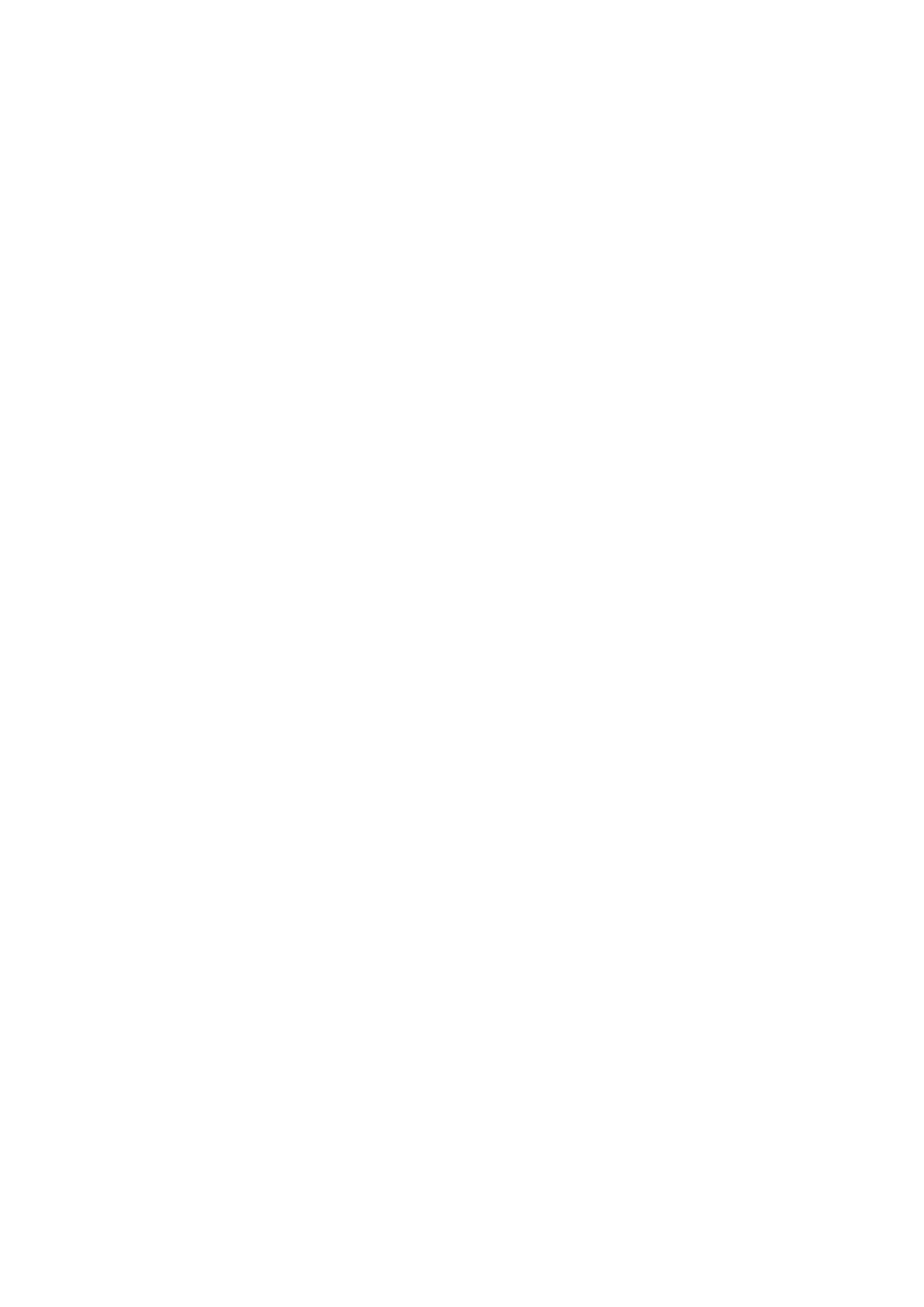

Thursday, 23 June 2022

*Te Hui o Te Kaunihera ā-Rohe o Heretaunga* **Hastings District Council Council Meeting**

*Kaupapataka*

# **Agenda**

| Mematanga:                                                                            | Tiamana<br><b>Chair:</b> Mayor Sandra Hazlehurst<br>Ngā KaiKaunihera                                                                                                                                                                                      |
|---------------------------------------------------------------------------------------|-----------------------------------------------------------------------------------------------------------------------------------------------------------------------------------------------------------------------------------------------------------|
| Membership:                                                                           | Councillors: Bayden Barber, Alwyn Corban, Malcolm Dixon, Damon<br>Harvey, Tania Kerr (Deputy Chair), Eileen Lawson, Simon Nixon, Henare<br>O'Keefe, Peleti Oli, Ann Redstone, Wendy Schollum, Sophie Siers,<br><b>Geraldine Travers and Kevin Watkins</b> |
| Tokamatua:<br>Quorum:                                                                 | 8 members                                                                                                                                                                                                                                                 |
| Apiha Matua<br>Officer Responsible:                                                   | Chief Executive - Nigel Bickle                                                                                                                                                                                                                            |
| Te Rōpū Manapori me te<br>Kāwanatanga<br>Democracy and<br><b>Governance Services:</b> | Louise Stettner (Extn 5018)                                                                                                                                                                                                                               |
|                                                                                       |                                                                                                                                                                                                                                                           |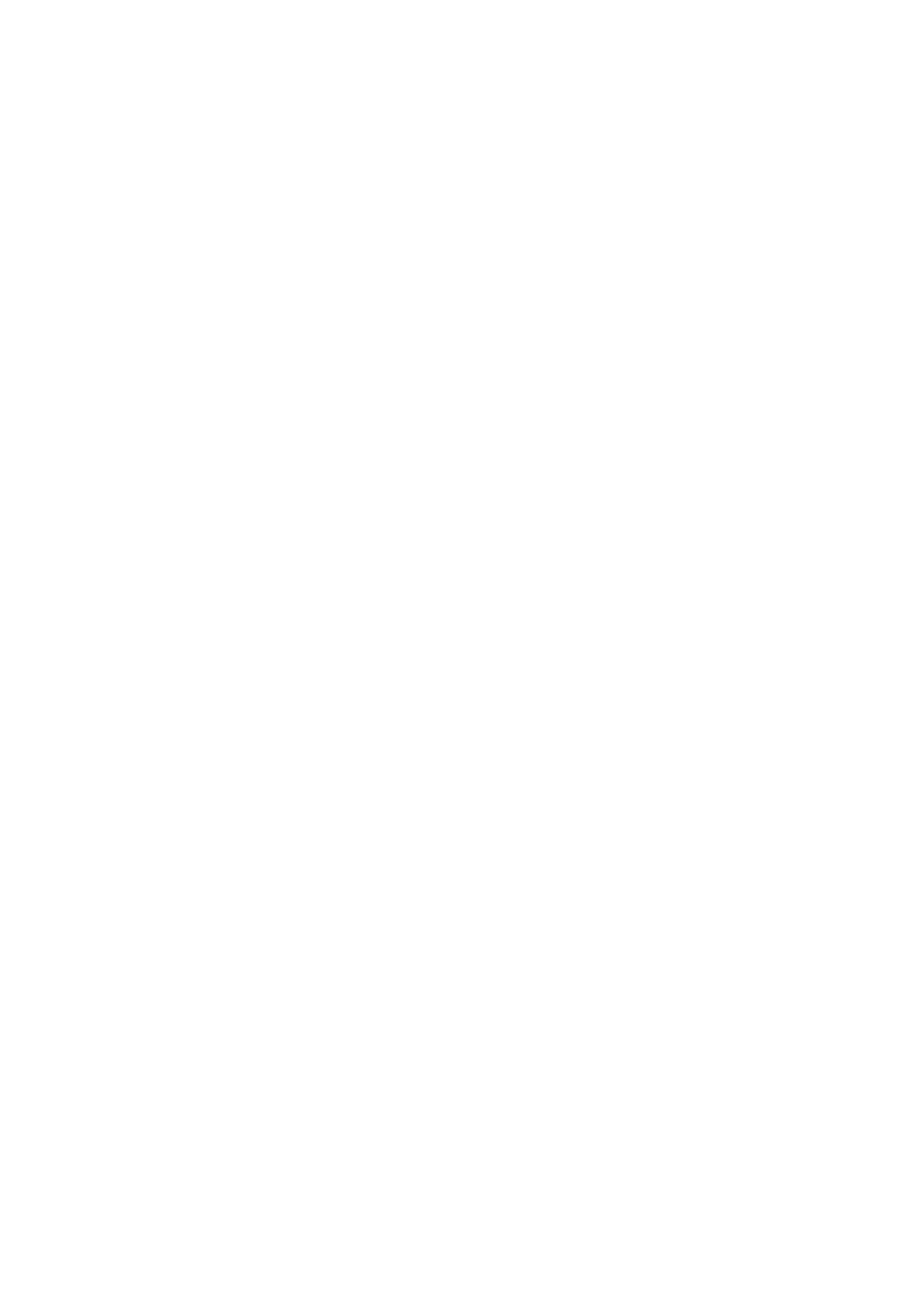

# *Te Rārangi Take* **Order of Business**

# **1.0 Opening Prayer –** *Karakia Whakatūwheratanga*

**2.0 Apologies & Leave of Absence** *– Ngā Whakapāhatanga me te Wehenga ā-Hui*

At the close of the agenda no apologies had been received.

At the close of the agenda no requests for leave of absence had been received.

## **3.0 Conflict of Interest** *– He Ngākau Kōnatunatu*

Members need to be vigilant to stand aside from decision-making when a conflict arises between their role as a Member of the Council and any private or other external interest they might have. This note is provided as a reminder to Members to scan the agenda and assess their own private interests and identify where they may have a pecuniary or other conflict of interest, or where there may be perceptions of conflict of interest.

If a Member feels they do have a conflict of interest, they should publicly declare that at the start of the relevant item of business and withdraw from participating in the meeting. If a Member thinks they may have a conflict of interest, they can seek advice from the General Counsel or the Manager: Democracy and Governance (preferably before the meeting).

It is noted that while Members can seek advice and discuss these matters, the final decision as to whether a conflict exists rests with the member.

# **4.0 Confirmation of Minutes** *– Te Whakamana i Ngā Miniti*

There are no minutes to confirm.

# **5.0 Introduction of Mayor's Tuia for 2022 [7](#page-6-0)**

#### **Hawke's Bay Tōmoana Showgrounds**

*Attachment 1 to this report is confidential in accordance with the Local Government Official Information and Meetings Act 1987 Section 7 (2) (b) (ii) - The withholding of the information is necessary to protect information where the making available of the information would be likely to unreasonably prejudice the commercial position of the person who supplied or who is the subject of the information.* 

**6.0**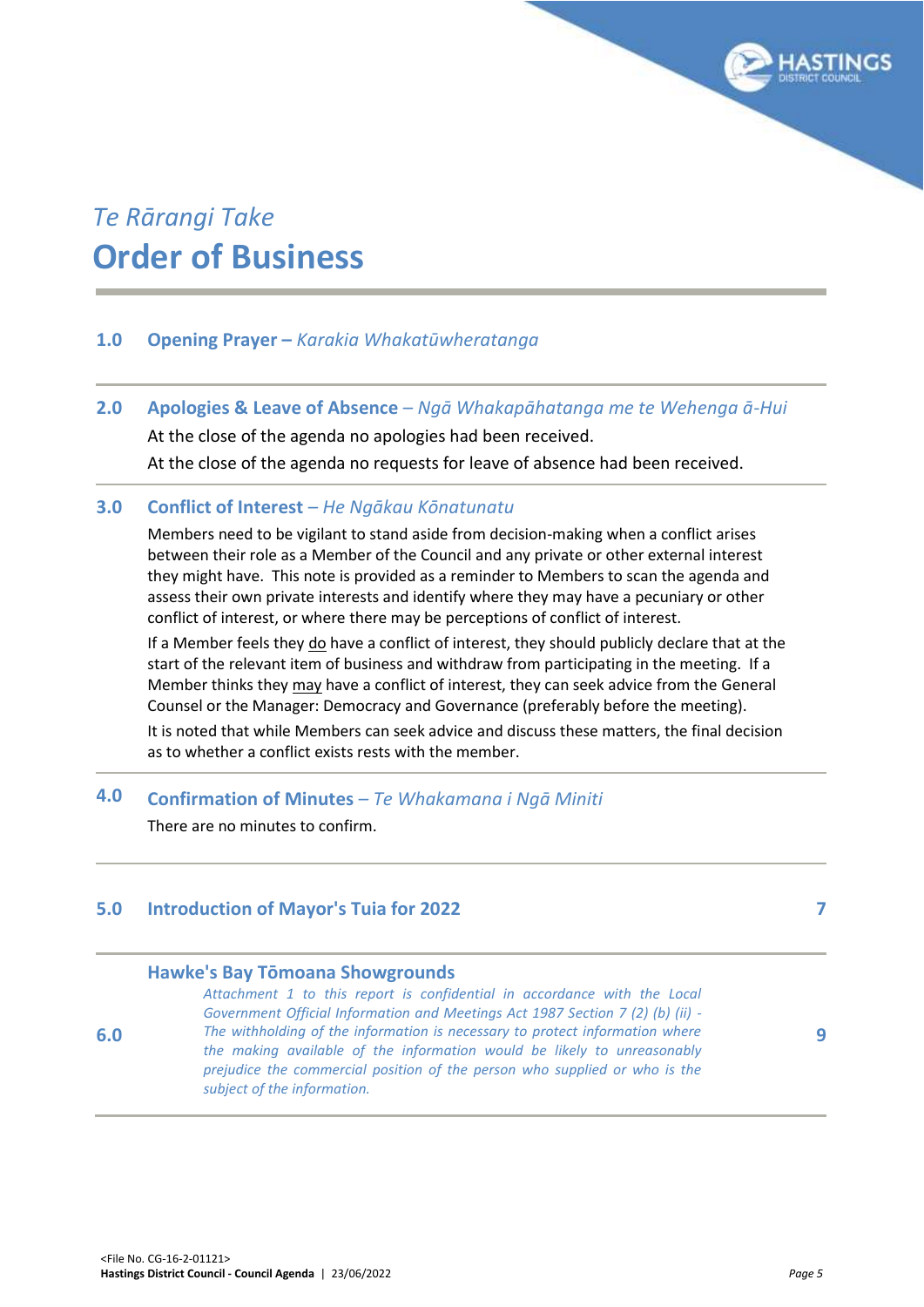|     |                                                    | <b>HASTINGS</b><br>DISTRICT COL |
|-----|----------------------------------------------------|---------------------------------|
| 7.0 | <b>Haumoana Seawall Protection - H18</b>           | 21                              |
| 8.0 | <b>Proposed Amendments to Schedule of Meetings</b> | 27                              |
| 9.0 | Minor Items - Ngā Take Iti                         |                                 |
|     | 10.0 Urgent Items - Ngā Take Whakahihiri           |                                 |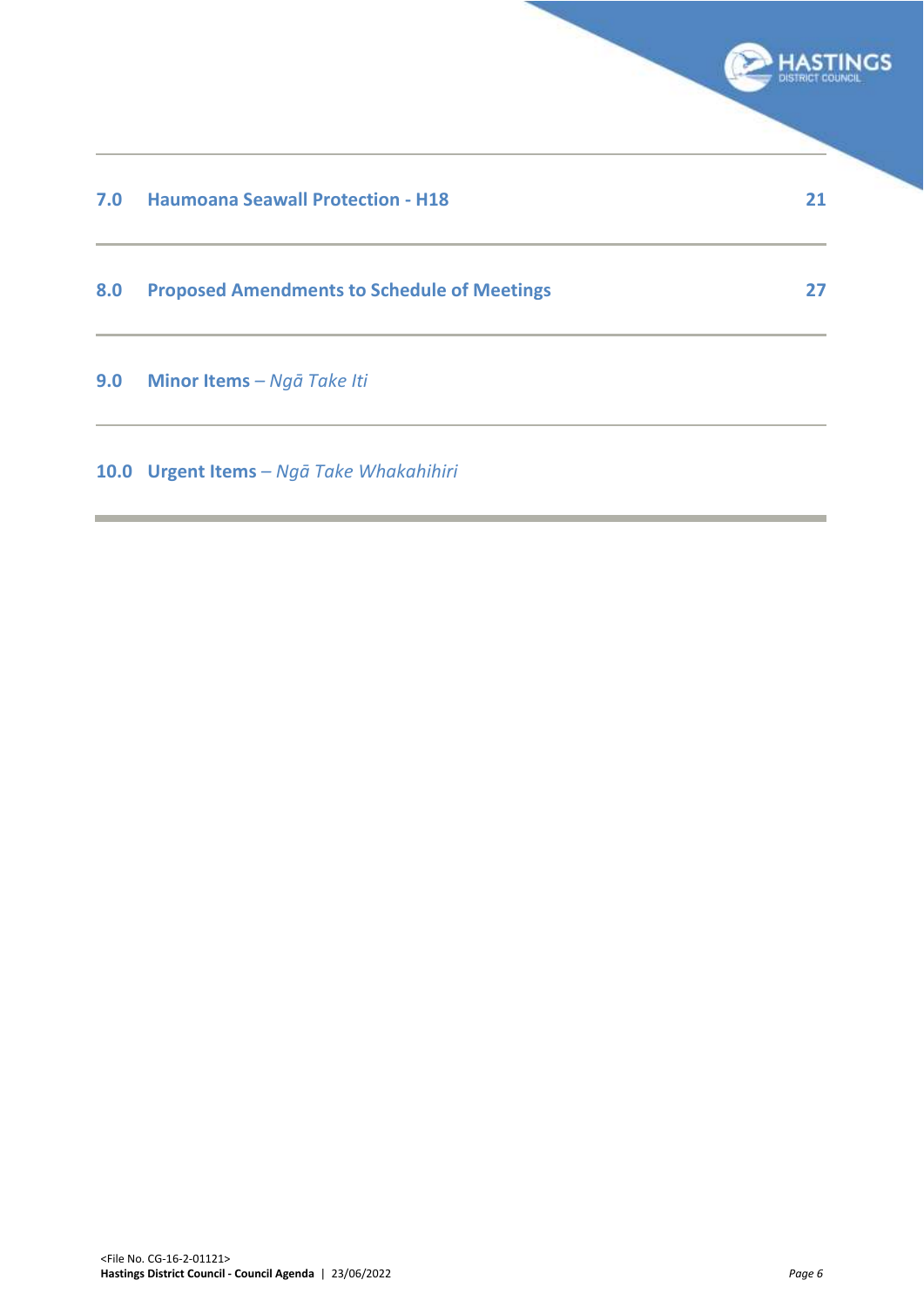

<span id="page-6-0"></span>*Te Hui o Te Kaunihera ā-Rohe o Heretaunga* **Hastings District Council: Council Meeting**

# *Te Rārangi Take* **Report to Council**

*Nā:* From: **Sandra Hazlehurst, Mayor**

*Te Take:* Subject: **Introduction of Mayor's Tuia for 2022**

#### **1.0 Purpose and summary** *- Te Kaupapa Me Te Whakarāpopototanga*

- 1.1 The Tuia Programme is part of LGNZ's Mayor's Taskforce for Jobs Rangatahi Leadership Programme, which involves local Mayors mentoring on a one-on-one basis a young person to encourage and enhance their leadership skills.
- 1.2 Hastings District Council Mayors have been participating in the Tuia programme for the past nine years.
- 1.3 The purpose of this report is to introduce the Mayor's Tuia for 2022. This year, the Mayor has selected two wahine to work with – Chanay Peri, 24 and Angel Hillman, 23.
- 1.4 Chanay works for Te Puni Kokiri and says her passion, through work and life, is to support others to achieve their dreams – whether that be gaining a driver's licence, or getting the job of their dreams. For herself, she wants to continue with her studies, with her goal for five years' time to be halfway through her Te Reo Māori degree as well as completing her law degree. "My dream is to see Māori succeeding better than we have before, I dream that we have a community that every individual is succeeding for themselves, and where we are able to show our babies how easy life can be with the right tools."
- 1.5 Angel is currently working for Sport Hawke's Bay in the He Oranga Poutama team, at the same time as studying for a Bachelor of Science, majoring in physiology.
- 1.6 The programme looks to build a network of support for rangatahi to help them serve their communities well. A mayor will select a rangatahi from their district who they will develop a mutually beneficial mentoring relationship with, in order to enhance their ability to contribute well to their community. This will happen on a monthly basis, involving both informal meetings and participation at formal occasions.
- 1.7 The programme also provides an opportunity to gain a deeper insight into inter-generational issues and experiences.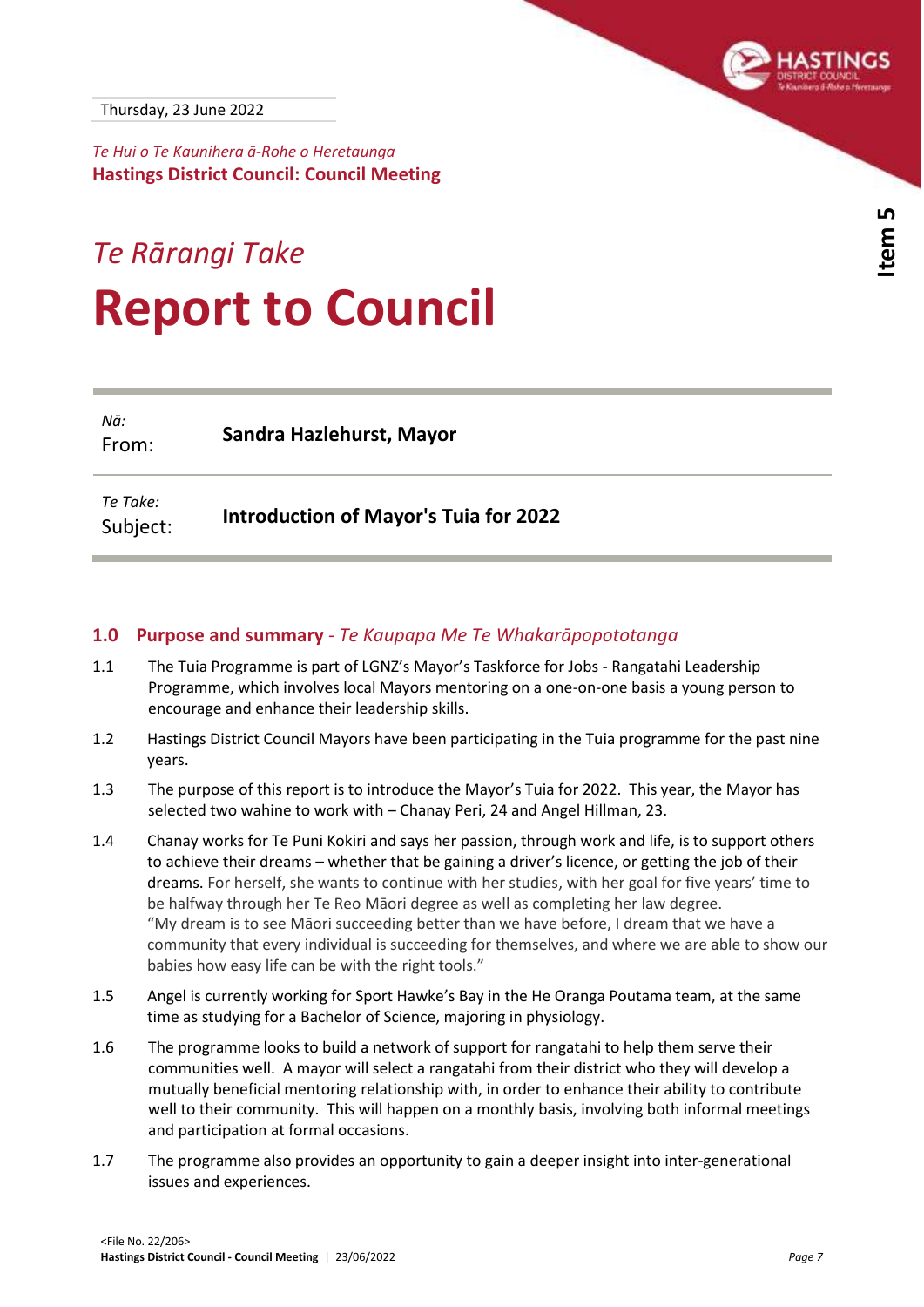- 1.8 Selected rangatahi will be expected to undertake a 100 hour community contribution project in their communities.
- 1.9 Rangatahi will also attend five wānanga in different parts of the country over the year to build networks, obtain support and receive exposure to a diverse range of people from across the country.

## **2.0 Recommendations -** *Ngā Tūtohunga*

That Council receive the report titled Introduction of Mayor's Tuia for 2022 dated 23 June 2022.

### **Attachments:**

There are no attachments for this report.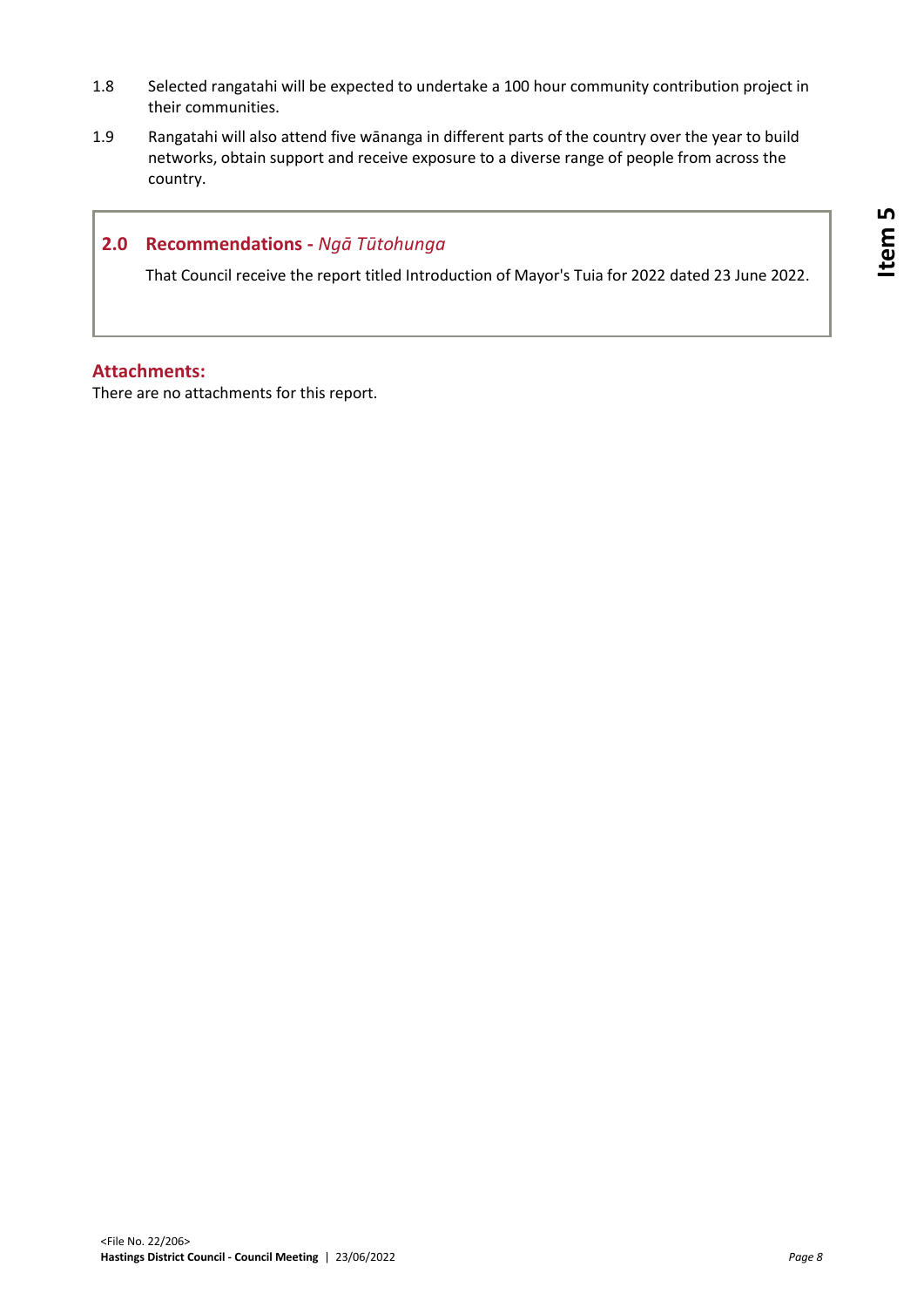

**Item 6** 

<span id="page-8-0"></span>*Te Hui o Te Kaunihera ā-Rohe o Heretaunga* **Hastings District Council: Council Meeting**

# *Te Rārangi Take* **Report to Council**

*Nā:* From: **Dean Ferguson, Project Manager**

*Te Take:* Subject: **Hawke's Bay Tōmoana Showgrounds**

#### **1.0 Executive Summary** *– Te Kaupapa Me Te Whakarāpopototanga*

- 1.1 The purpose of this report is to support Hastings District Council (Council) in making a decision to purchase landholding assets from the Hawke's Bay Agricultural & Pastoral Society (A&P Society). The said assets include 40 hectares (Ha) of Plains Production zoned land situated on Kenilworth Road in Hastings. The site is known as the Hawke's Bay Tōmoana Showgrounds (The Site).
- 1.2 The A&P Society currently owns the 42Ha site, but as part of the Sale and Purchase Agreement presented by Council, the A&P Society will be subdividing and retaining the north eastern corner (approximately 2.7Ha) leaving Council to acquire the remaining circa 40Ha site.
- 1.3 Key aspects of the Sale and Purchase Agreement include the purchase price of \$7.5 million (excl. GST) with the settlement date scheduled for 31 March 2023. Council has set aside an additional \$525,000 for the possible deconstruction of the grandstand.
- 1.4 As part of the Sale and Purchase Agreement, Council will advance a Reserve Management Plan for The Site and vest the Tōmoana Showgrounds as a reserve under the Reserves Act 1977. The name "Tōmoana Showgrounds" would be retained. This will ensure The Site is held in perpetuity.
- 1.5 Public Consultation was undertaken in relation to the proposed purchase via the 2022/23 Annual Plan process. A total of 1,240 responses were received to the proposal. A summary of the feedback is as follows:

| <b>Engagement Method</b>     | Yes - Purchase | No – Do Not Purchase |
|------------------------------|----------------|----------------------|
| Website Survey               | 91.4%          | 8.6%                 |
| <b>Consultation Document</b> | 89.3%          | 10.7%                |
| <b>Farmers Market</b>        | 98.8%          | 1.2%                 |
| <b>Formal Submissions</b>    | 95.0%          | 5.0%                 |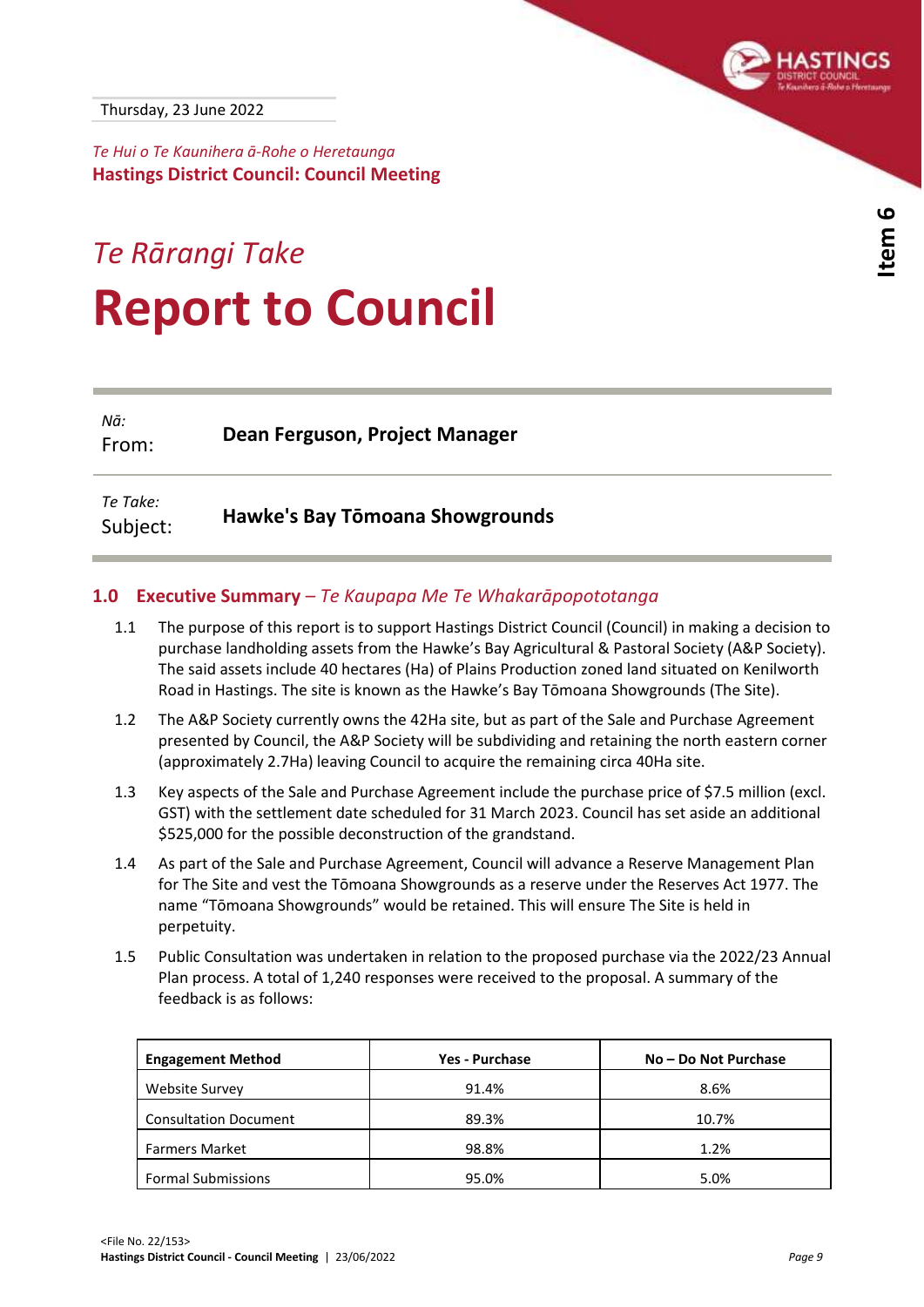- 1.6 Key aspects of the feedback received from those supporting the purchase related to ensuring the land was retained for the purposes specified in the Consultation Document, and in some further explanation in respect of the grandstand, the need for demolition (or not) and other options. A number of submissions offered suggestions in regards to future use and development which are considerations for the proposed master planning exercise, should the Council proceed to purchase the site.
- 1.7 Residents not supportive of the purchase were predominantly concerned with the fiscal burden, particularly in the current economic climate.
- 1.8 Extensive due diligence has been undertaken to support Council decision-making. **This report acts as a concise overview of the relevant major headlines to inform Council decision-making**.
- 1.9 The purchase of the Tōmoana Showgrounds is subject to ratification from the A&P Society's General Committee meeting on the 27<sup>th</sup> of June 2022.

# **2.0 Recommendations -** *Ngā Tūtohunga*

- A) That Council receive the report titled Hawke's Bay Tōmoana Showgrounds dated 23 June 2022.
- B) That Council approve and execute conditional agreement to acquire 40 Ha of the Tōmoana Showgrounds for the purchase price of \$7,500,000 (excluding GST).
- C) That Officers to prepare an implementation plan in advance of the settlement date and to bring back to Council in February 2023 to inform.

# **3.0 Background** *– Te Horopaki*

- 3.1 The first Hawke's Bay A&P Show was held in 1863. The A&P Society has been at its current location since 1911, with additional land purchases in 1933 and 1952 giving it a total area of 130 acres (approx. 52.6Ha). In 1990 the A&P Society made the decision to sell Elwood Road block to the Polo and Rugby Club and invest the money to generate capital for its further development. At present the site consists of 42Ha. The A&P Society have a long and rich history and association with our community and people.
- 3.2 The A&P Society and Council have a long standing and positive relationship.
- 3.3 In May 2020, the A&P Society approached Council to gauge Council's interest in purchasing the site as a whole, or in part. The opportunity to acquire an established parkland of scale, that is strategically located at the entrance to Hastings City, was a rare opportunity.
- 3.4 In 2021, the A&P Society received an offer from a commercial group to purchase the Hawke's Bay Tōmoana Showgrounds, however, this offer was later withdrawn.
- 3.5 In January 2022, Council commissioned a valuation of The Site and entered into negotiations with the A&P Society which included drafting a Sale and Purchase Agreement and Licence User Agreement.
- 3.6 **Table 1 –** Map of the Hawke's Bay Tōmoana Showgrounds (green shaded area represents 40Ha as part of the Sales and Purchase Agreement)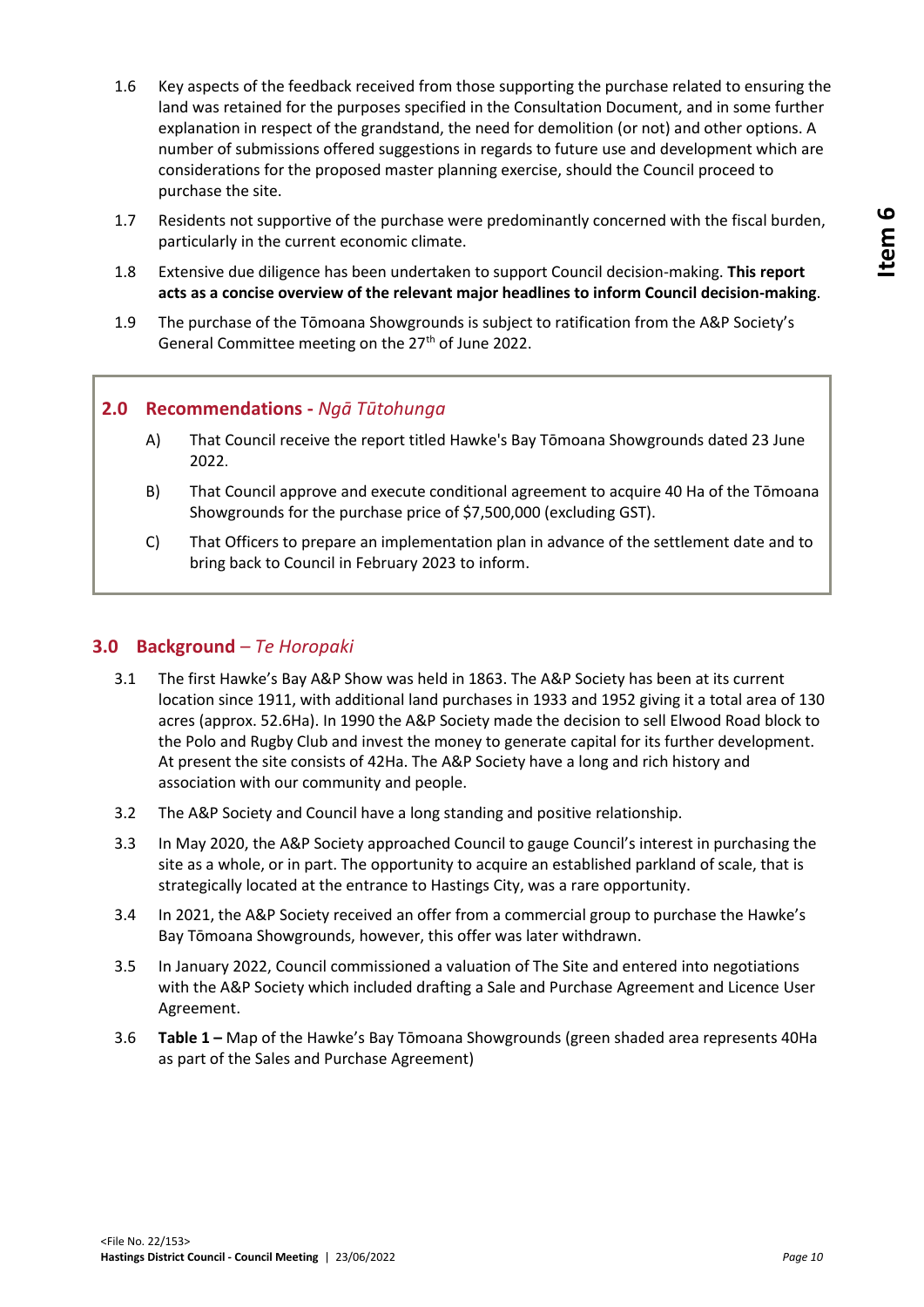**Table 1 – Hawke's Bay Tōmoana Showgrounds**



# **4.0 Discussion** *– Te Matapakitanga*

- 4.1 **Sale and Purchase Agreement –** A signed conditional agreement for the Sale and Purchase of the Hawke's Bay Tōmoana Showgrounds was presented to the A&P Society on the 29<sup>th</sup> of March 2022 and counter signed by the A&P Society on the 18<sup>th</sup> of May 2022.
- 4.2 The key aspects of the Sale and Purchase Agreement include:
	- Purchase price: \$7,500,000 (excluding GST) for 40Ha land.
	- The A&P Society will have 10 days free use per year (between 1 April to 31 March) including reasonable pack in/pack out time. At its cost, the A&P Society will continue its upkeep of the property and its improvements until settlement date.
	- The A&P Society will subdivide and retain 2.7Ha.
	- Council to provide rent free office accommodation for up to 5 of the A&P Society's staff within the Grandstand building (or within any alternate suitable space the Council will provide, should the Grandstand area no longer be available).
	- Council will advance a reserve management plan for the property, and upon completion of that process, will vest the full 40Ha as reserve.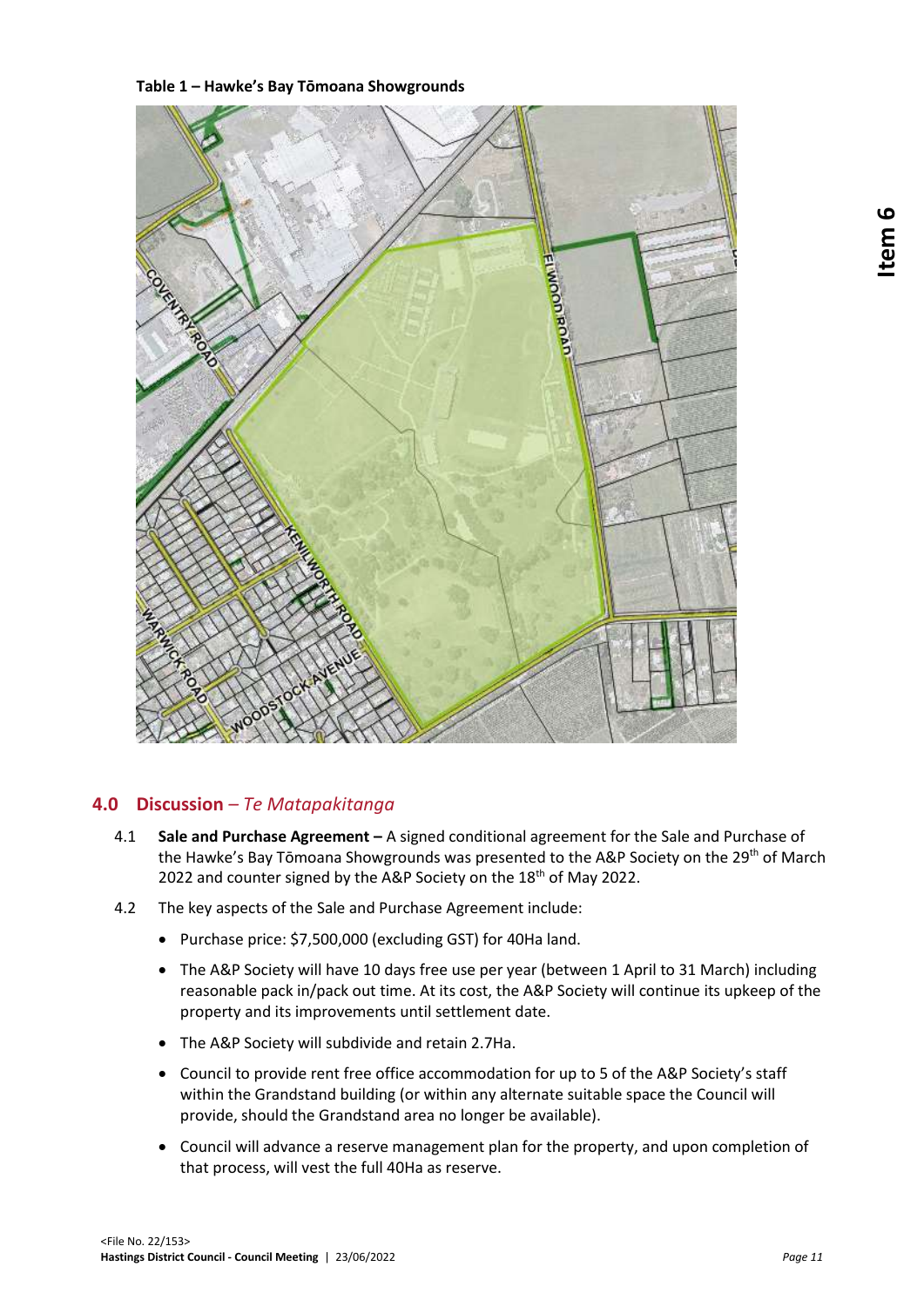- For the reserve or parts of it to be run by a charitable trust a maximum of 5 trustees, with one appointed by each from Council and A&P Society, and one by the Waipatu Marae and up to 2 appointed by an appointments panel.
- Tōmoana Showgrounds will be the name of the reserve.
- Clause allowing Council to undertake due diligence for a 30 day period.
- 4.3 A Licence Agreement has been drafted and will be presented at the A&P Society General Committee Meeting on the 27<sup>th</sup> of June 2022.
- 4.4 The key aspects of the Licence Agreement include:
	- An agreement of the 10 days free use clause for the purposes of A&P Society events and A&P Society Third Party events.
	- Terms of bookings and usage.
	- Agreeing to the current site coverage and the needs of the A&P Society for their premier event, the A&P Show.
	- Condition of the current facilities and acknowledging that some of the buildings are not fit for purpose, require significant repair and maintenance expenditure and/or may be earthquakeprone.
	- Any development on The Site by Council or the Reserve Management Entity needs to be done without compromising the ability of the A&P Society to hold their events (and third party events) during the 10 days free use period.
	- The A&P Society will have free office accommodation for up to 5 staff members within the Grandstand (or within any alternate suitable space).
	- The Licence Agreement will be reviewed every 5 years from settlement date.
- 4.5 **Health & Safety at Work Act 2015 (HSWA) – Person Conducting Business or Undertaking (PCBU) –** By Council acquiring the Tōmoana Showgrounds, Council will become the PCBU therefore will have the primary duty of care to ensure the safety of workers and anyone affected by its work.
- 4.6 This will have implications for the current leaseholders and any events being held on the site. Safety Site Management Plans will be required with possible remediation work to be undertaken for example, any buildings that contain asbestos. Council will need to assure itself that the site is safe to occupy and use.
- 4.7 Although HSWA does not have specific provisions that relate to seismically vulnerable buildings, it does establish that building owners are considered PCBUs.
- 4.8 **Key Buildings and Assets –** There are 35 buildings and structures on The Site that range in age, construction materials and condition. The earliest buildings were constructed around 1918, and the more recent portable toilet blocks being added to the site to meet the demands for amenities due to the condition of some existing structures. All the buildings on The Site will require investment to bring up to a compliant standard or be replaced. With the exception of the Grandstand and Plunket buildings, these other 33 buildings and structures were constructed in timber frame, timber or iron cladding with iron roofs. Over the years, some repairs have been carried out on the buildings using a variety of materials including asbestos related products.
- 4.9 The Grandstand building was constructed between 1967 and 1969 with the second floor rooms being added in 1980. The building structure is comprised of reinforced concrete arches with access ramps at both ends, concrete floor, extensive glazing at the rear and iron support and steel frame roof. The building ground floor includes an open space used for display and trade purposes. It also houses first floor offices and rooms, second floor room which is partly leased to a fitness provider.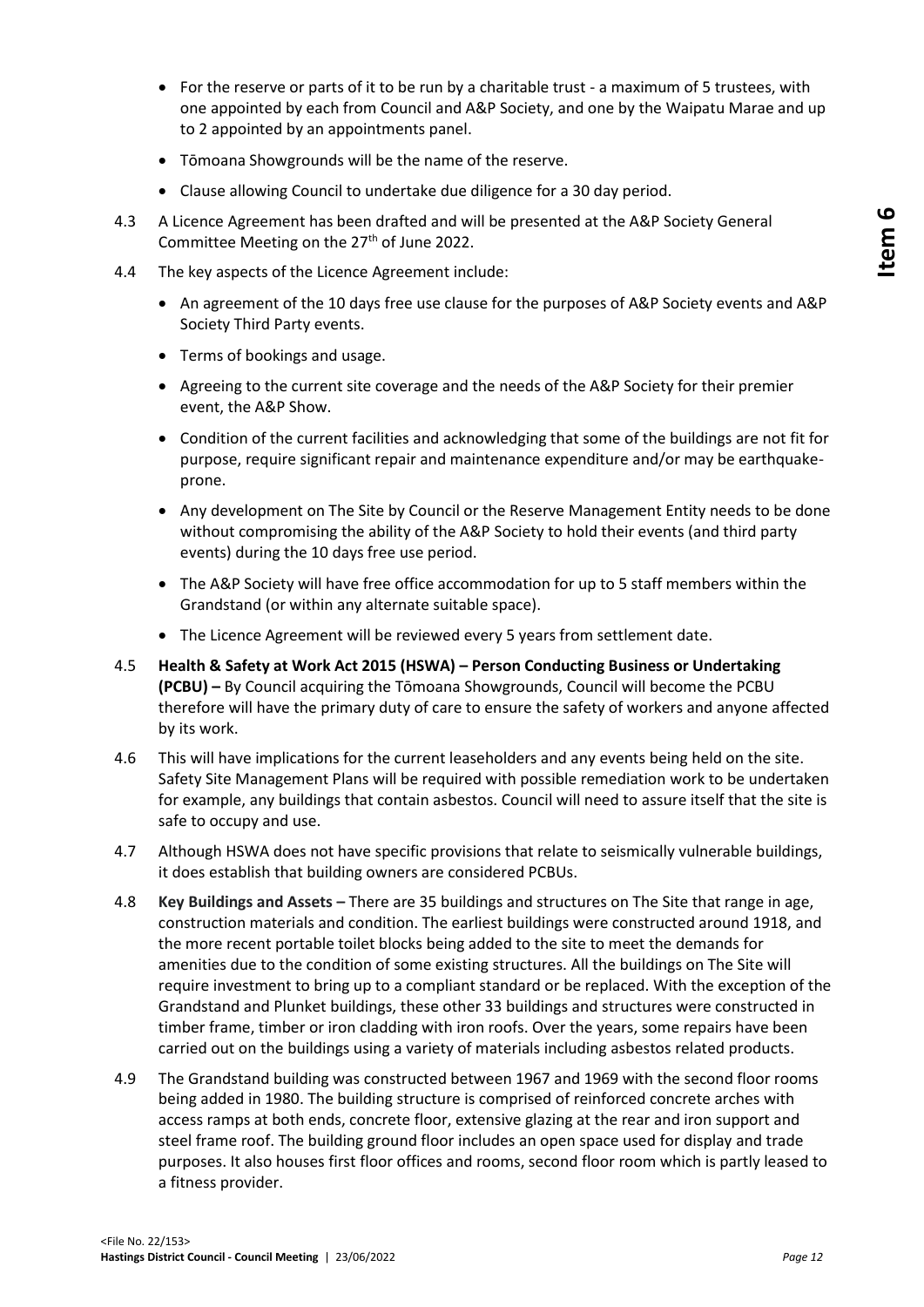- 4.10 A full seismic assessment was conducted in 2013 which rated the Grandstand building at 35% New Building Standard (NBS) and the structure was therefore not deemed to be an earthquakeprone structure. Subsequent to the Kaikoura earthquake in 2016, there have been advancements in earthquake knowledge and it is assumed that the Grandstand building, as assessed under a 2022 detailed seismic assessment, would be found to be either earthquakeprone or uneconomic to repair to a minimum of 67% NBS.
- 4.11 The Exhibition Shed was constructed around 1918 and is comprised of timber framing, iron clad walls and iron roof. A concrete floor was poured around 2018. The Exhibition Shed is primarily used for the events. The Sheep Yards were constructed around the same time and also comprise of an iron roof and timber framing. The structure is supported with reinforced concrete posts which show signs of wear and tear. Given the size and use of both buildings, a seismic assessment will be carried out to identify their NBS rating and any remedial action required to ensure the meet a minimum of 67% NBS.
- 4.12 As part of the Licence Agreement between Council and the A&P Society, Council will complete a seismic assessment on the above buildings within 12 months of settlement date.
- 4.13 **Valuation –** Added Valuation Limited were commissioned to complete an independent valuation for the A&P Society's land.
	- The estate is in fee simple (freehold). The land is zoned Plains Production Zone on Land Use Capability (LUC) soil class 1. (LUC1 class land has virtually no limitations for arable use and is suitable for cultivated crops, pasture or forestry.)
- 4.14 The scope of the valuation:
	- Ascertain market value for the A&P Society's land.
	- Include external onsite inspection of the property, analysis of market evidence, and analysis of market value.
- 4.15 The findings of the valuation are:
	- Current market value of the **418,545m2** apportioned as follows;

| <b>Improvements Value</b> | \$50,000    |
|---------------------------|-------------|
| Land Value                | \$7,800,000 |

The valuation assessment is exclusive of GST (if any)

- **Total market value \$7,850,000**
- 4.16 The full valuation report is attached to this report as Attachment 1.
- 4.17 **Public Consultation – Annual Plan 2022/2023 –** Public Consultation was undertaken in relation to the proposed purchase via the 2022/2023 Annual Plan process. 1,240 responses were received on the potential purchase of the Tōmoana Showgrounds and were presented to Council on the 9th June 2022 as part of the Annual Plan Hearings. Results from the consultation showed that around 91% of submissions were in favour of Council acquiring the site.
- 4.18 **Finance –** The Financial Forecasts are based on the Profit and Loss statements of the Hawke's Bay A&P Society from 2018 to 2022. The income from the five events identified in the Licence Agreement with A&P Society have been removed from the forecasts and in some cases the 5 year average of actual expenses have been used where appropriate.
- 4.19 Following site visits of the Assets and Parks Team, an initial expenditure forecasts have been included. There are two forecasts:
	- **Table 2 –** Contractor Grounds Maintenance.
	- **Table 3 –** HDC Park Maintenance-Groundsman and Assistant.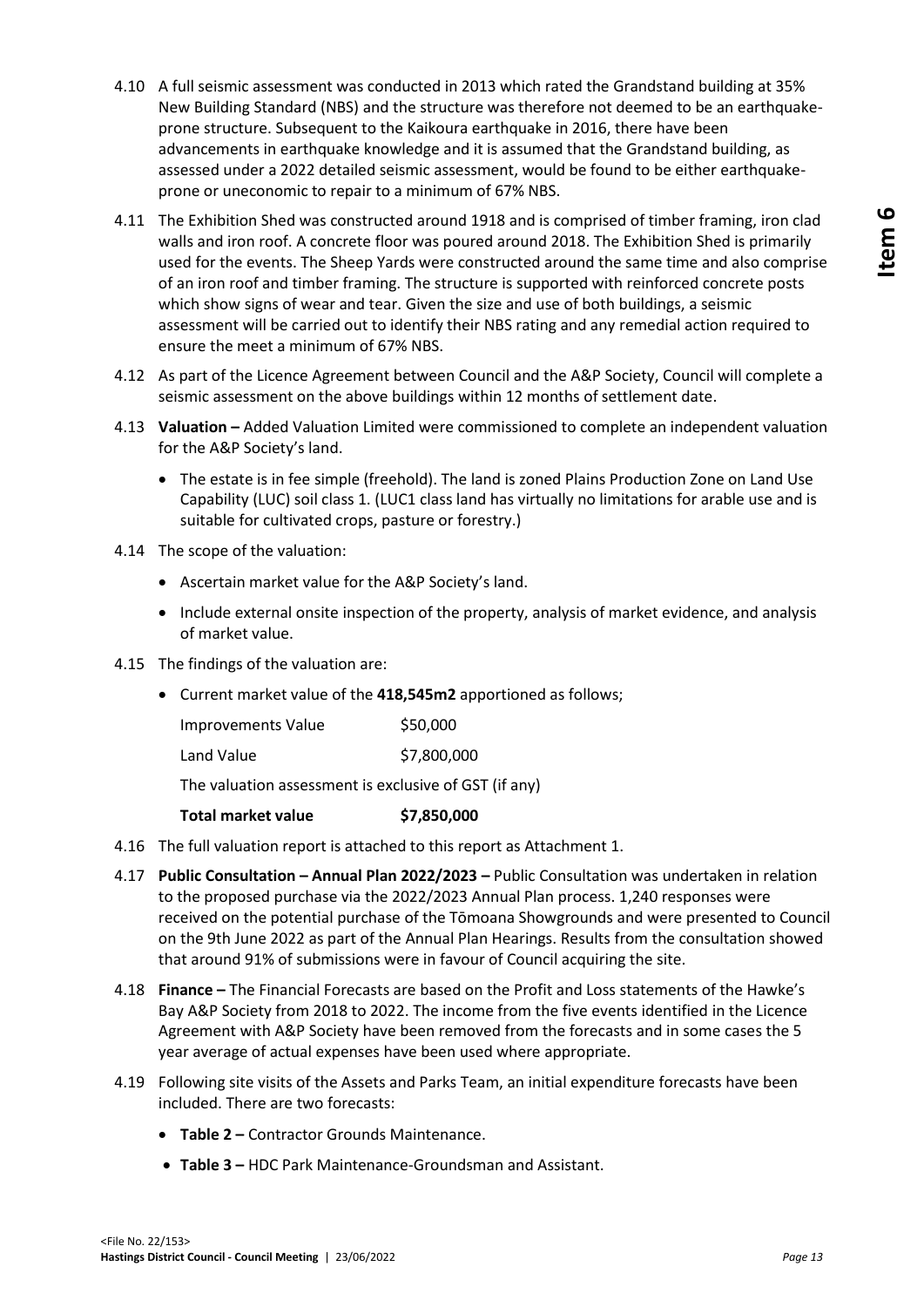#### *Table 2*

# A&P SHOWGROUNDS FORECAST

#### **Financial Forecast 01 April 2023 to 30 June 2026**

#### **Contractor Grounds Maintenance**

|                                   | 01-04-2023 to<br>30-06-2023 | FYE 30-06-<br>2024        | FYE 30-06-25  | FYE 30-06-26             | <b>Notes</b>                                      |
|-----------------------------------|-----------------------------|---------------------------|---------------|--------------------------|---------------------------------------------------|
| <b>Trading Income</b>             | \$                          | Ś                         | \$            | \$                       |                                                   |
| Facility Hire                     | 6,925                       | 135,000                   | 135,000       | 135,000                  | Average last 5 years (excluding 4 A&P Events)     |
| <b>Farmers Market</b>             | 18,227                      | 72,906                    | 72,906        | 72,906                   | Farmers Market Revenue 2019-(Pre COVID)           |
| Horse of the Year                 |                             | 101,782                   | 101,782       | 101,782                  | Revenue 2020 (Highest from HOY previous 5 years)  |
| <b>Total Trading Income</b>       | 25,152                      | 309,688                   | 309,688       | 309,688                  |                                                   |
| Gross Profit                      | 25,152                      | 309,688                   | 309,688       | 309,688                  |                                                   |
| Other Income                      |                             |                           |               |                          |                                                   |
| Commercial Lease- Power Income    | 1,115                       | 4,460                     | 4,460         | 4,460                    | Actual A&P FYE 2022                               |
| Lease Income                      | 23,895                      | 95,581                    | 95,581        | 95,581                   | Leaseholder income                                |
| Sundry Income                     | 1,750                       | 7,000                     | 7,000         | 7,000                    | Actual A&P FYE 2022                               |
| <b>Total other Income</b>         | 26,760                      | 107,041                   | 107,041       | 107,041                  |                                                   |
| <b>Operating Expenses</b>         |                             |                           |               |                          |                                                   |
| Depreciation                      | 22,338                      | 89,350                    | 89,350        | 89,350                   | Actual A&P FYE 2022                               |
| Electricity                       | 8,000                       | 32,000                    | 32,000        | 32,000                   | Actual A&P FYE 2022                               |
| Insurance                         | ÷,                          | $\sim$                    | ÷.            | $\overline{\phantom{a}}$ | Estimate required                                 |
| Interest                          | 106,500                     | 426,000                   | 426,000       | 426,000                  | Purchase Showgrounds site-Capital & Interest      |
| Office/Computer Expenses          | 775                         | 3,100                     | 3,100         | 3,100                    | <b>Estimate from Council IT</b>                   |
| Rates Land & Water                | 4,881                       | 19,523                    | 19,523        | 19,523                   | Actual A&P FYE 2022                               |
| Repairs & Maintenance Buildings   | ÷,                          | 287,000                   | 287,000       | 287,000                  | Building team estimate                            |
| Repairs & Maintenance - Grounds   | 124,750                     | 544,000                   | 499,000       | 499,000                  | Parks Team estimate                               |
| Security                          | 5,651                       | 22,603                    | 22,603        | 22,603                   | Average last 5 years                              |
| Telephone, Tolls & Internet       | 1,250                       | 5,000                     | 5,000         | 5,000                    | <b>HDC IT estimate</b>                            |
| Wages                             | 37,500                      | 150,000                   | 150,000       | 150,000                  | Groundsman & Assistant transfer to HDC Parks Tean |
| <b>Total operating Expenses</b>   | 311,644                     | 1,578,576                 | 1,533,576     | 1,533,576                |                                                   |
| Net Profit/Loss                   | -\$                         | 259,732 -\$ 1,161,847 -\$ | 1,116,847 -\$ | 1,116,847                |                                                   |
| <b>Exra-ordinary Expenses</b>     |                             |                           |               |                          |                                                   |
| Reserves Management Plan          |                             | 150,000                   |               |                          | Parks Team estimate                               |
|                                   |                             |                           |               |                          |                                                   |
| Assessment buildings % NBS        |                             | 50,000                    |               |                          | Grandstand & Exhibition Hall assessment for % NBS |
| <b>Grandstand Demolition</b>      |                             | 525,000                   |               |                          | Estimate                                          |
| Legal expenses                    |                             |                           |               |                          | <b>Empowering Act of Parliament</b>               |
| <b>Establish Trust</b>            |                             | 6,000                     |               |                          | <b>Estimate from Lawyer</b>                       |
| Subdivison 2.7ha H.B. A&P Society |                             | 30,000                    |               |                          | Council share 2.7ha subdivision                   |
|                                   | Ś                           | 761,000                   |               |                          |                                                   |

**In the first 3 months there is "x" dollars rates funding avaialble. Note-Forecast estimates based on H.B. A&P Society P&L, FYE 31 March 2022 and HDC Parks & Building Teams**

| <b>CAPITAL FORECAST</b>                                                                |  |                                  |  |  |  |  |
|----------------------------------------------------------------------------------------|--|----------------------------------|--|--|--|--|
| Purchase Showgrounds from H.B. A&P Society<br>Portacom Buildings-3 Toilet and 1 Shower |  | 7,500,000<br>80,000<br>7,580,000 |  |  |  |  |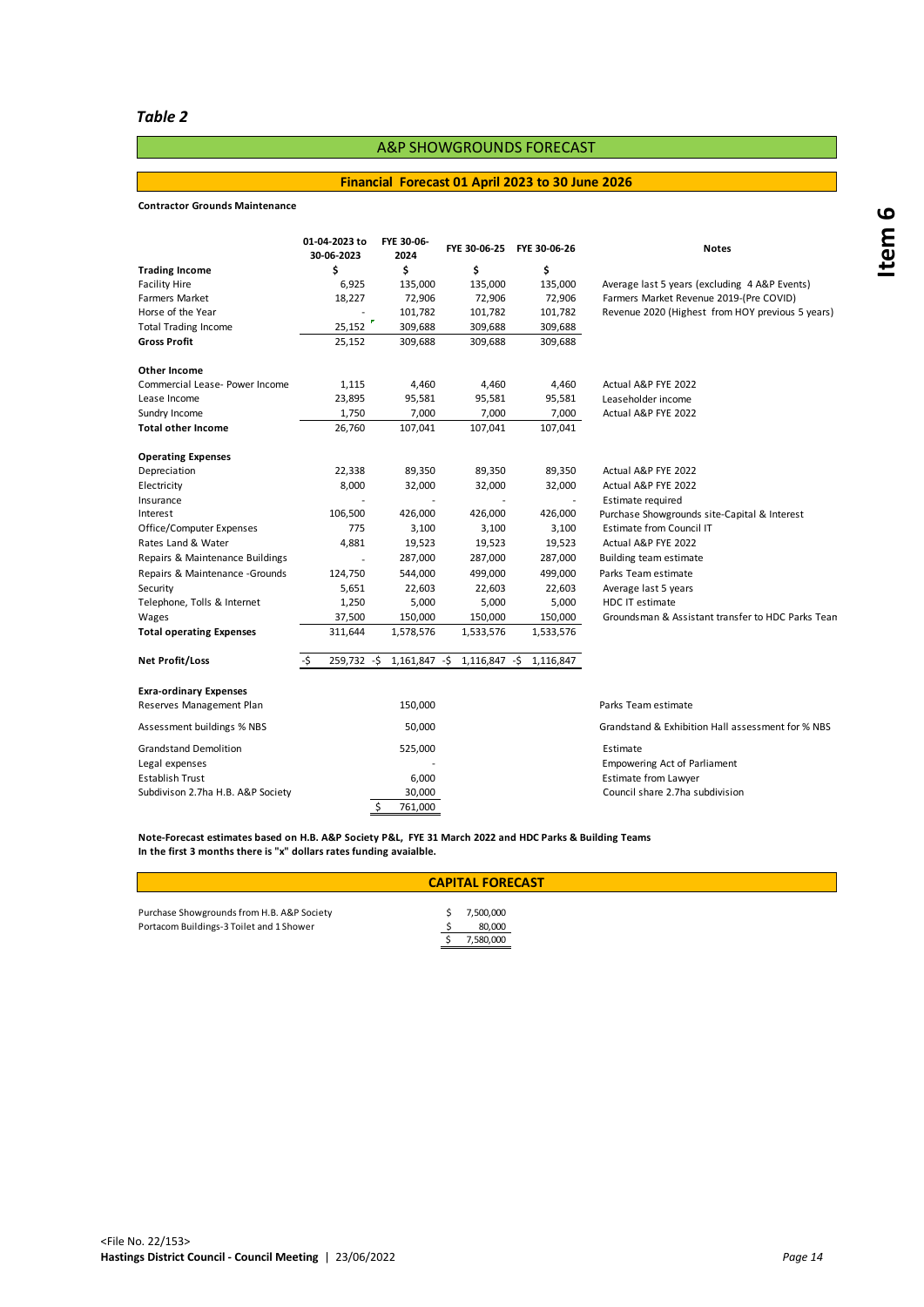#### A&P SHOWGROUNDS FORECAST

#### **Financial Forecast 01 April 2023 to 30 June 2026**

#### **HDC Park maintenace- Groundsman & Assistant**

|                                   | 01-04-2023 to<br>30-06-2023 | FYE 30-06-<br>2024 | FYE 30-06-25 | FYE 30-06-26             | <b>Notes</b>                                      |
|-----------------------------------|-----------------------------|--------------------|--------------|--------------------------|---------------------------------------------------|
| <b>Trading Income</b>             | Ś                           | \$                 | \$           | \$                       |                                                   |
| <b>Facility Hire</b>              | 6,925                       | 135,000            | 135,000      | 135,000                  | Average last 5 years (excluding 4 A&P Events)     |
| <b>Farmers Market</b>             | 18,227                      | 72,906             | 72,906       | 72,906                   | Farmers Market Revenue 2019-(Pre COVID)           |
| Horse of the Year                 |                             | 101,782            | 101,782      | 101,782                  | Revenue 2020 (Highest from HOY previous 5 years)  |
| <b>Total Trading Income</b>       | 25,152                      | 309,688            | 309,688      | 309,688                  |                                                   |
| <b>Gross Profit</b>               | 25,152                      | 309,688            | 309,688      | 309,688                  |                                                   |
| Other Income                      |                             |                    |              |                          |                                                   |
| Commercial Lease- Power Income    | 1,115                       | 4,460              | 4,460        | 4,460                    | Actual A&P FYE 2022                               |
| Lease Income                      | 23,895                      | 95,581             | 95,581       | 95,581                   | Leaseholder income                                |
| Sundry Income                     | 1,750                       | 7,000              | 7,000        | 7,000                    | Actual A&P FYE 2022                               |
| <b>Total other Income</b>         | 26,760                      | 107,041            | 107,041      | 107,041                  |                                                   |
| <b>Operating Expenses</b>         |                             |                    |              |                          |                                                   |
| Depreciation                      | 22,338                      | 89,350             | 89,350       | 89,350                   | Actual A&P FYE 2022                               |
| Electricity                       | 8,000                       | 32,000             | 32,000       | 32,000                   | Actual A&P FYE 2022                               |
| Insurance                         |                             |                    |              | $\overline{\phantom{a}}$ | Estimate required                                 |
| Interest                          | 106,500                     | 426,000            | 426,000      | 426,000                  | Purchase Showgrounds site-Capital & Interest      |
| Office/Computer Expenses          | 775                         | 3,100              | 3,100        | 3,100                    | <b>Estimate from Council IT</b>                   |
| Rates Land & Water                | 4,881                       | 19,523             | 19,523       | 19,523                   | Actual A&P FYE 2022                               |
| Repairs & Maintenance Buildings   | L.                          | 287,000            | 287,000      | 287,000                  | Building team estimate                            |
| Repairs & Maintenance - Grounds   | 72,500                      | 425,000            | 290,000      | 290,000                  | Parks Team estimate                               |
| Security                          | 5,651                       | 22,603             | 22,603       | 22,603                   | Average last 5 years                              |
| Telephone, Tolls & Internet       | 1,250                       | 5,000              | 5,000        | 5,000                    | <b>HDC IT estimate</b>                            |
| Wages                             | 37,500                      | 150,000            | 150,000      | 150,000                  | Groundsman & Assistant transfer to HDC Parks Tean |
| <b>Total operating Expenses</b>   | 259,394                     | 1,459,576          | 1,324,576    | 1,324,576                |                                                   |
| Net Profit/Loss                   | 207,482 -\$<br>-Ś           | $1,042,847 - $$    | 907,847 -\$  | 907,847                  |                                                   |
| <b>Exra ordinary Expenses</b>     |                             |                    |              |                          |                                                   |
| Reserves Management Plan          |                             | 150,000            |              |                          | Parks Team estimate                               |
|                                   |                             |                    |              |                          |                                                   |
| Assessment buildings % NBS        |                             | 50,000             |              |                          | Grandstand & Exhibition Hall assessment for % NBS |
| <b>Grandstand Demolition</b>      |                             | 525,000            |              |                          | Estimate                                          |
| Legal expenses                    |                             |                    |              |                          | <b>Empowering Act of Parliament</b>               |
| <b>Establish Trust</b>            |                             | 6,000              |              |                          | Estimate from Lawyer                              |
| Subdivison 2.7ha H.B. A&P Society |                             | 30,000             |              |                          | Council share 2.7ha subdivision                   |
|                                   | \$                          | 761,000            |              |                          |                                                   |

**In the first 3 months there is "x" dollars rates funding avaialble. Note-Forecast estimates based on H.B. A&P Society P&L, FYE 31 March 2022 and HDC Parks & Building Teams**

- 4.20 The 2022/23 Annual Plan includes a budget provision of \$120,000 to cover interest only and some operational costs. The tables above show the complete cost of interest and debt repayment and some contributions towards depreciation. These costs can be managed in this first financial year which will be only 4 months of ownership by making the 2022/23 financial costs interest only and starting the funding for depreciation from 2023/24.
- 4.21 **Mana whenua –** Council have engaged in an initial hui with local hapū (Ngāti Hori, Ngāti Hāwea, Ngāti Hinemoa) members in regards to the potential acquisition of the Tōmoana Showgrounds, and who are fully supportive of the land transferring to the ownership under Council. The hui attendees expressed a strong interest in the potential proposal including their endorsement and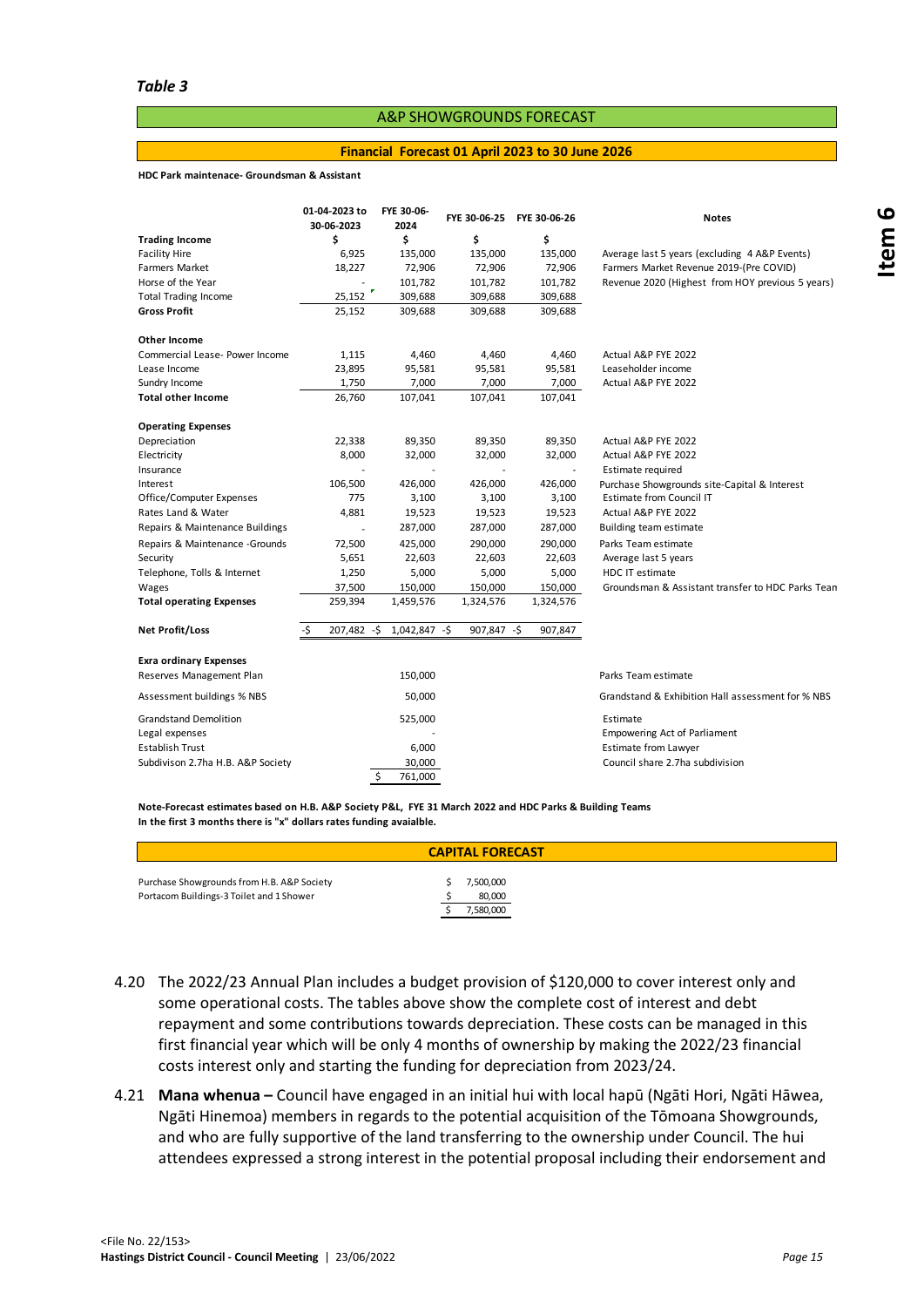active participation in the process moving forward along with the opportunity to partner with Council on this specific initiative.

4.22 **Leases and Events –** Current leases held under the A&P Society will transfer across to Council upon settlement. The A&P Society will retain their 4 main events as part of the agreement. A separate agreement will be developed between Council and the A&P Society around future events, availability and conditions.

## **5.0 Options** *– Ngā Kōwhiringa*

Option One – Recommended Option – Te Kōwhiringa Tuatahi – Te Kōwhiringa Tūtohunga

5.1 Execute Agreement to purchase subject to A&P Society ratification and the passing of a Private Bill.

#### Advantages

- Rare opportunity to secure a significant piece of land on the fringe of Hastings City's urban footprint.
- Vest the site under the Reserves Act 1977, providing certainty in perpetuity.
- Retain site for major events and activities on the site to enhance the profile of Hastings including supporting the growing equestrian sport sector.
- Providing security over the land for future generations.
- Opportunity for the site to act as stormwater detention and flood mitigation for the Mayfair suburb.
- Establishment of a trust to collaboratively master plan the future use of the site for the benefit of the Hastings community.

#### Disadvantages

- Initial unbudgeted Operational and Capital Expenditure.
- Limitations on full use due to adhering to the conditions of the Sale and Purchase Agreement.

Option Two – Status Quo – Te Kōwhiringa Tuarua - Te āhuatanga o naianei

5.2 Do not execute agreement to purchase Tōmoana Showgrounds

#### Advantages

- There will be a reduction in Council's debt profile and the associated interest and debt repayment commitments.
- Council will avoid future development and maintenance costs outlined in section 4.18 of the report.

#### Disadvantages

- Failure to secure the site for perpetuity.
- Opportunity to acquire the site may not present itself again.
- Impact on the site being used for future events.

#### **6.0 Next steps** *– Te Anga Whakamua*

6.1 Await the outcome of the A&P Society's General Committee Meeting on the  $27<sup>th</sup>$  June 2022.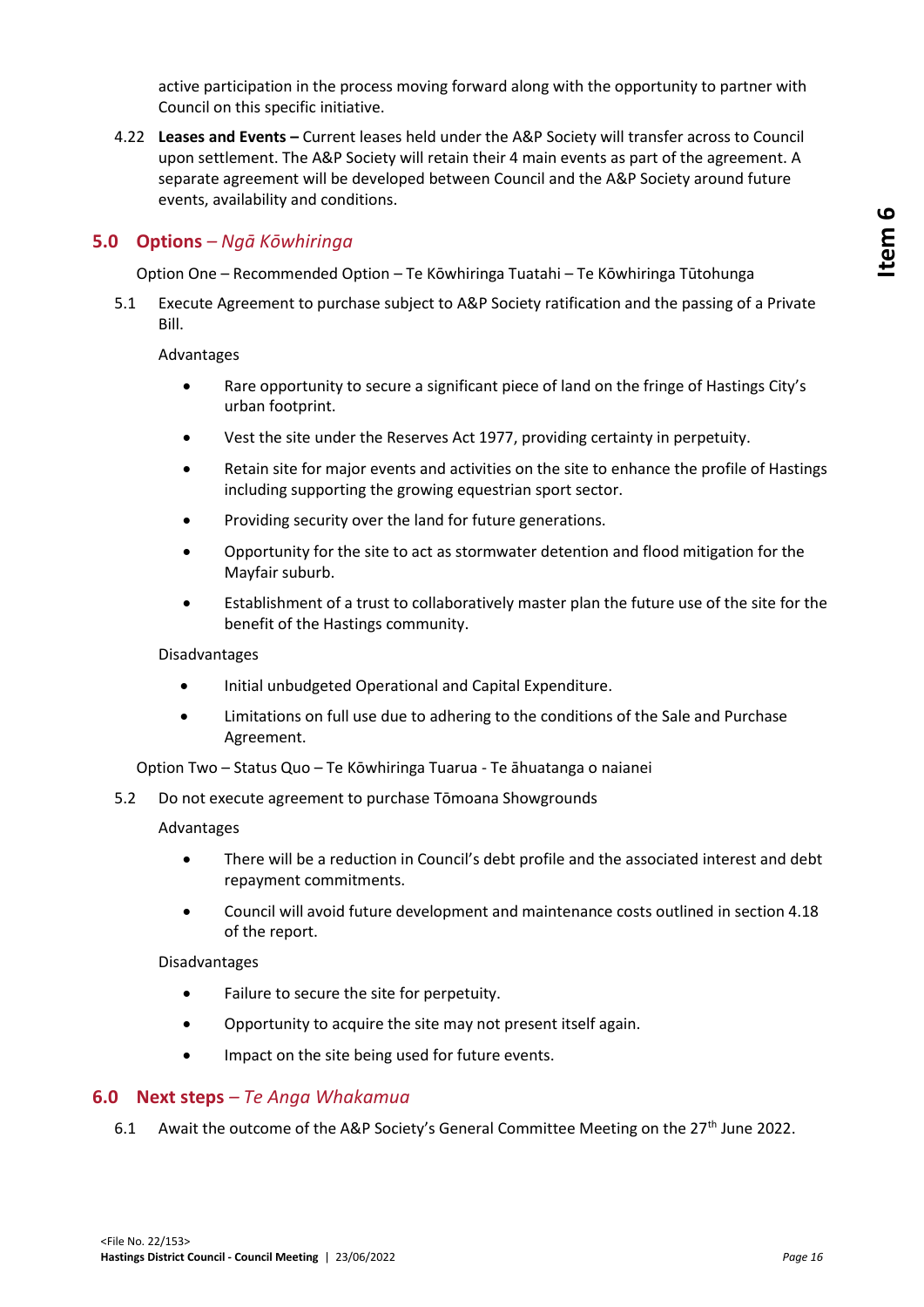Separate Cover

- 6.2 If the A&P Society's General Committee members ratify the sale of the Tōmoana Showgrounds to Council, then Officers will develop and produce an implementation plan prior to the  $31<sup>st</sup>$ March 2023.
	- Continue due diligence and transitional planning to ensure Council is fully prepared at settlement date.

# **Attachments:**

1 Valuation Report 140 Kenilworth Road dated 14

PRJ16-125-0048 Under

January 2022

*Confidential in accordance with Section 7 (2) (b) (ii) of the Local Government Official Information and Meetings Act 1987*

# **Summary of Considerations** *- He Whakarāpopoto Whakaarohanga*

**Fit with purpose of Local Government** *- E noho hāngai pū ai ki te Rangatōpū-ā-Rohe*

The Council is required to give effect to the purpose of local government as set out in section 10 of the Local Government Act 2002. That purpose is to enable democratic local decision-making and action by (and on behalf of) communities, and to promote the social, economic, environmental, and cultural wellbeing of communities in the present and for the future.

# [Link to the Council's Community Outcomes](//hdcfp1/data/Infocouncil/Templates/councils-community-outcomes.pdf) *– Ngā Hononga ki Ngā Putanga ā-Hapori*

This proposal promotes the environmental, social, cultural and economic wellbeings of communities in the present and for the future.

# **Māori Impact Statement** *- Te Tauākī Kaupapa Māori*

Council have engaged in an initial hui with local hapū (Ngāti Hori, Ngāti Hāwea, Ngāti Hinemoa) members in regards to the potential acquisition of the Tōmoana Showgrounds, and who are fully supportive of the land transferring to the ownership under Council. The hui attendees expressed a strong interest in the potential proposal including their endorsement and active participation in the process moving forward along with the opportunity to partner with Council on this specific initiative.

# **Sustainability** *- Te Toitūtanga*

There is an opportunity to invest in the site to create sustainable outcomes for the community, not just around the environmental aspect but also from a social and economic perspective. This includes better use of the land for meeting the infrastructure demands in the district and ensuring the land is secured for future generations and mana whenua to enjoy.

# **Financial considerations** *- Ngā Whakaarohanga Ahumoni*

Through the Annual Plan process, Council has set aside \$7.5 million to acquire the Tōmoana Showgrounds with a further \$525,000 for the deconstruction of the Grandstand building.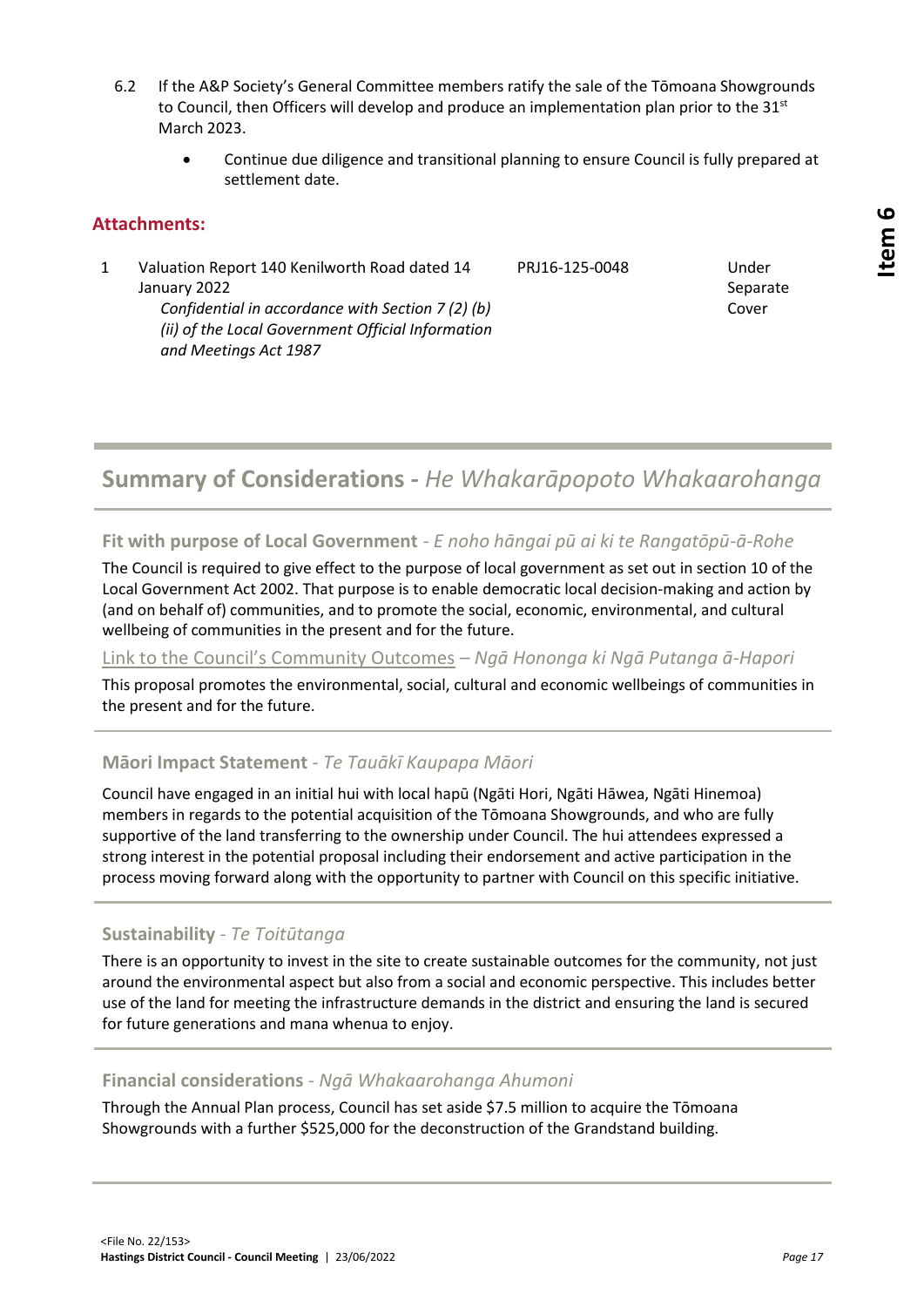A shadow budget has been prepared to detail the key financial considerations from 1 April to 30 June 2023 and then align with Council's financial year – year 1 operational and capital expenditure.

### **Significance and Engagement** *- Te Hiranga me te Tūhonotanga*

This decision has been assessed under the Council's Significance and Engagement Policy as being of high degree of significance.

Council has met the conditions of the Significance and Engagement Policy by formally consulting with the community as part of the Annual Plan process prior to the purchase being completed.

**Consultation – internal and/or external** *- Whakawhiti Whakaaro-ā-roto / ā-waho* Consultation has been carried out via the 2022/2023 Annual Plan Proposal.

#### **Risks**

Opportunity: To purchase 40Ha of land on the fringes of Hastings urban footprint for perpetuity purposes.

| REWARD - Te Utu                                                                                                                                                                                                                                                                                                                                                                                                                                                                                  | RISK - Te Tūraru                                                                                                                                                                                                                                                                                                                                                                                                                                                                                                                                                                                                                                                                                                                                                                                                                                                                                                                                                                                                                                                                                                     |
|--------------------------------------------------------------------------------------------------------------------------------------------------------------------------------------------------------------------------------------------------------------------------------------------------------------------------------------------------------------------------------------------------------------------------------------------------------------------------------------------------|----------------------------------------------------------------------------------------------------------------------------------------------------------------------------------------------------------------------------------------------------------------------------------------------------------------------------------------------------------------------------------------------------------------------------------------------------------------------------------------------------------------------------------------------------------------------------------------------------------------------------------------------------------------------------------------------------------------------------------------------------------------------------------------------------------------------------------------------------------------------------------------------------------------------------------------------------------------------------------------------------------------------------------------------------------------------------------------------------------------------|
| Future use of the site will be managed through<br>the following:<br>Establishment of a Trust (HDC, Society,<br>Waipatu members plus two appointed<br>members)<br>Reserve Management Plan<br>Master Plan for future use including<br>attracting and maintaining events<br>Close working partnerships with the<br>community and key stakeholders<br>Ensuring any event planning is completed<br>$\bullet$<br>in accordance with Licensing User<br>Agreement between Council and the A&P<br>Society | Failure to meet the community and key<br>stakeholder expectations will be managed<br>through:<br>Developing and maintaining a<br>communications plan - informing Council,<br>Partners and the community of significant<br>developments and opportunities<br>Being fiscally responsible with rate funded<br>improvements<br>Failure to plan for the transition of ownership if<br>the sale is approved:<br>Establishment of a cross council working<br>group<br>Preparation of a project plan to focus on key<br>deliverables up to 31 March 2023<br>Communication with key stakeholders for<br>post 1 April 2023<br>Failure to meet the conditions of the Licence<br>Agreement between Council and A&P Society.<br>Preparation of an events calendar<br>Open dialogue with key stakeholders<br>Failure of the A&P Society ratifying the sale of the<br>Tōmoana Showgrounds to Council.<br>Ensure the partnership and relationship<br>between the two organisations<br>Council continues to support the A&P Society<br>$\bullet$<br>to ensure there are wider social and<br>economic benefits realised for the Region |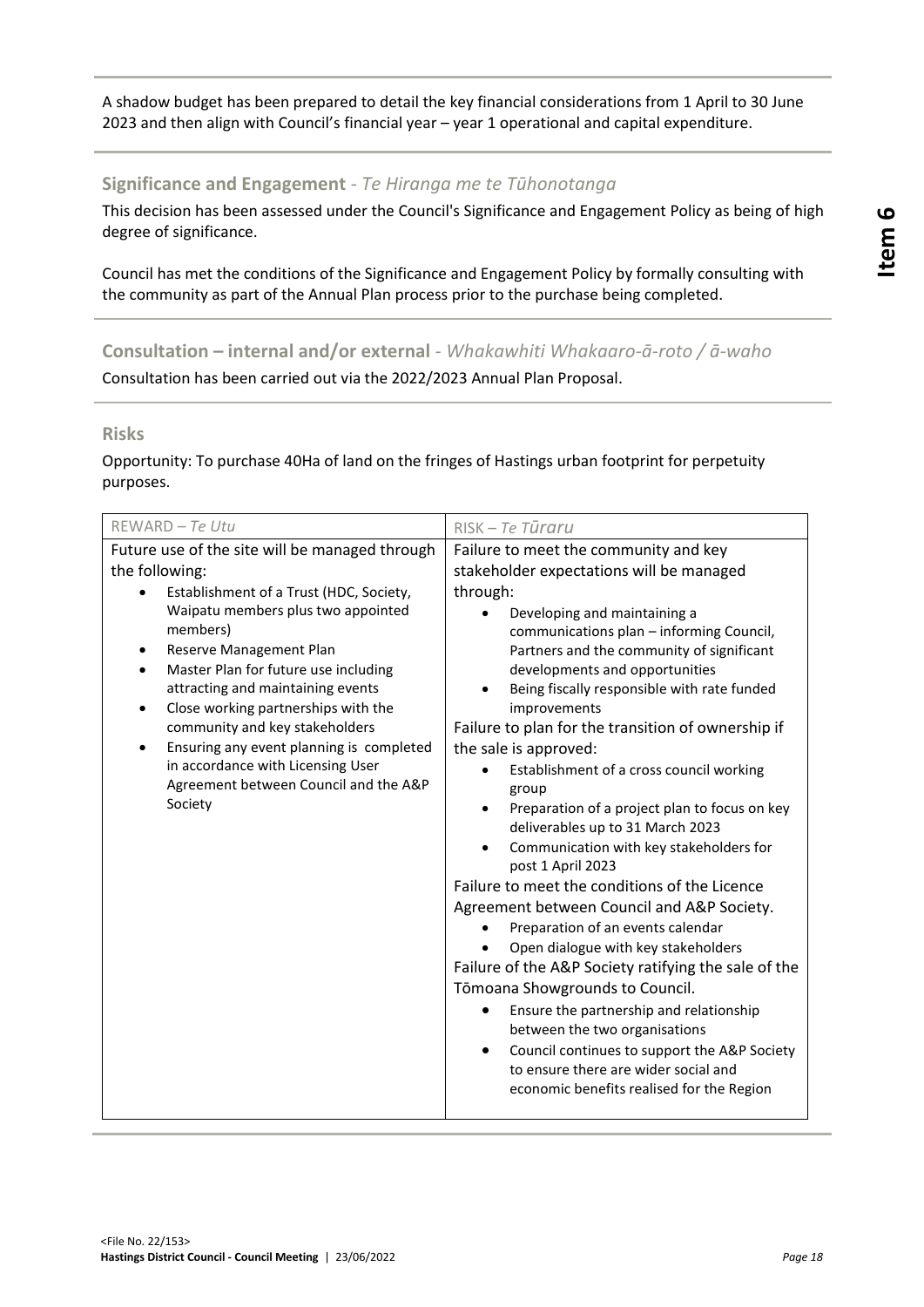# **Rural Community Board** *– Te Poari Tuawhenua-ā-Hapori*

The Community Board has discussed the matter informally and Council Officers have discussed the proposal with the Chair and Deputy Chair of the Board.

٠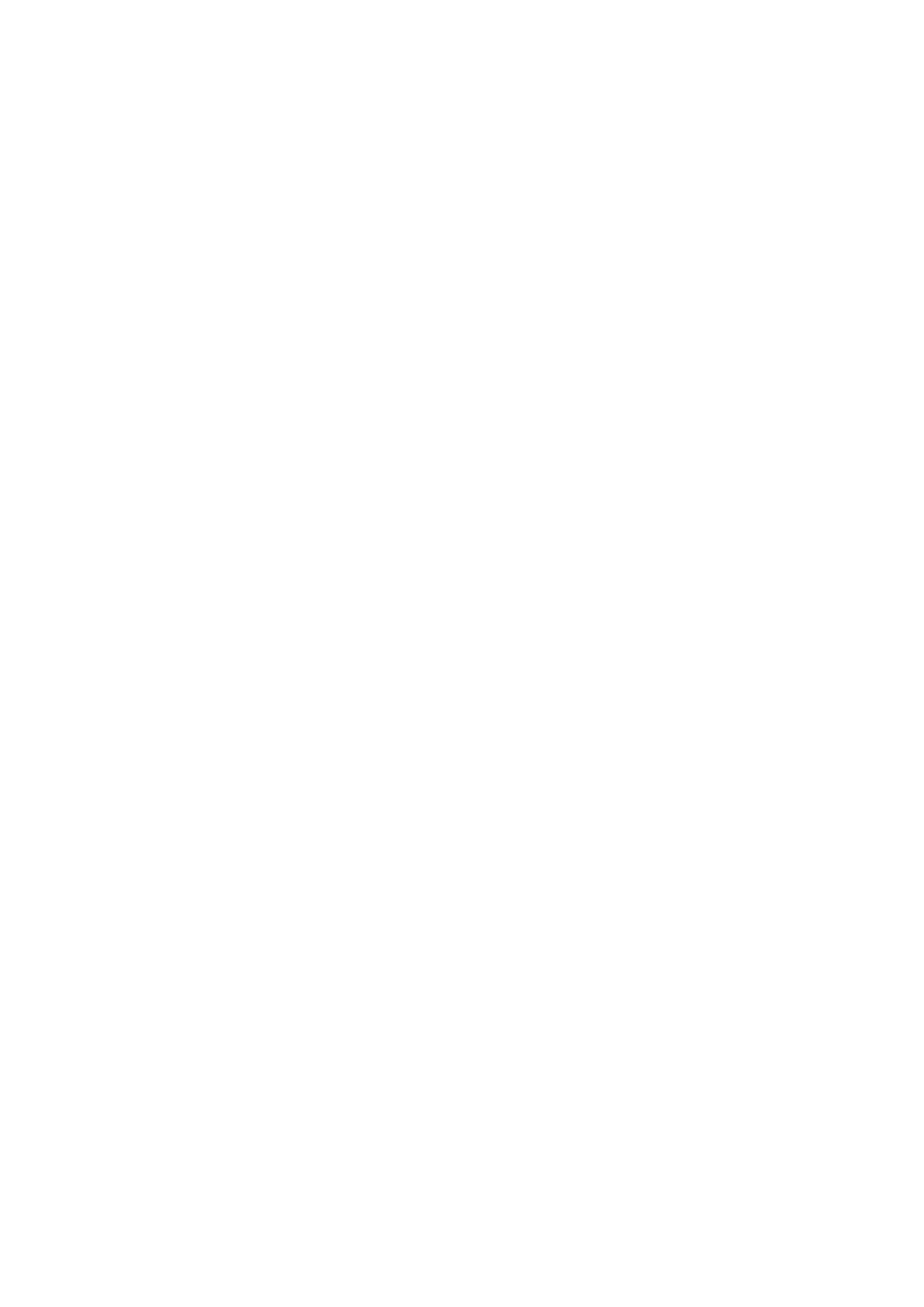<span id="page-20-0"></span>*Te Hui o Te Kaunihera ā-Rohe o Heretaunga* **Hastings District Council: Council Meeting**

# *Te Rārangi Take* **Report to Council**

| Nā:                  | <b>Graeme Hansen, Director: Major Capital Works</b>           |
|----------------------|---------------------------------------------------------------|
| From:                | <b>Craig Cameron, Group Manager: Strategy and Development</b> |
| Te Take:<br>Subject: | <b>Haumoana Seawall Protection - H18</b>                      |

## **1.0 Executive Summary** *– Te Kaupapa Me Te Whakarāpopototanga*

- [1.1](//hdcfp1/data/Infocouncil/Templates/report_guidance.pdf) Since 2019 Council has been assisting the residents on the seaward side of Clifton Road in Haumoana, colloquially known as "the H18", in considering possible solutions to coastal erosion and the impact on their properties. Hastings District Council's primary interest in this project is in the wider public good benefits in terms of the protection of roading and water assets adjacent to this section of coastline and ensuring ongoing road access to the area. This section of Clifton Road is the only current access south to Te Awanga and Clifton which enables access to private residences and community facilities, cycleways, wineries and tourism facilities.
- 1.2 A preferred solution, referred to as the Westlock Wall (Wall), has been identified for this section of coast. Stage one works for the Wall, which include investigation, design and consenting, are estimated to cost \$460,000 incl GST. Council officers have had extensive discussions with affected residents and Local Authority regulators. Council officers have assessed the public/private good split for this project at 85% private / 15% public.
- 1.3 Council officers have discussed with affected residents the option of Council paying the \$460,000 costs for Stage one works and recovering the residents' 85% share of costs via a targeted rate on their properties over a period up to 5 years to assist with affordability.
- 1.4 Stage two of development of the Wall would include construction. Indicative costs for construction are \$3,450,000 incl GST. If Council were to fund construction costs and recover the residents' 85% share via a targeted rate, a period up to 15 years may be recommended to assist with affordability. Stage two of this project would be subject to a future Council decision process.
- 1.5 Residents have been provided with specific detail for funding the two proposed stages of work, with responses received from all 18 residents. 16 residents are in favour of a targeted rating scheme and 2 are not in favour of a targeted rate. The ownership and responsibility for the wall will rest with the H18 landowners.
- 1.6 H18 representatives have advised a preference for progressing a collective solution for the entire section of the H18 coast and therefore an acceptable solution needed to be agreed for all 18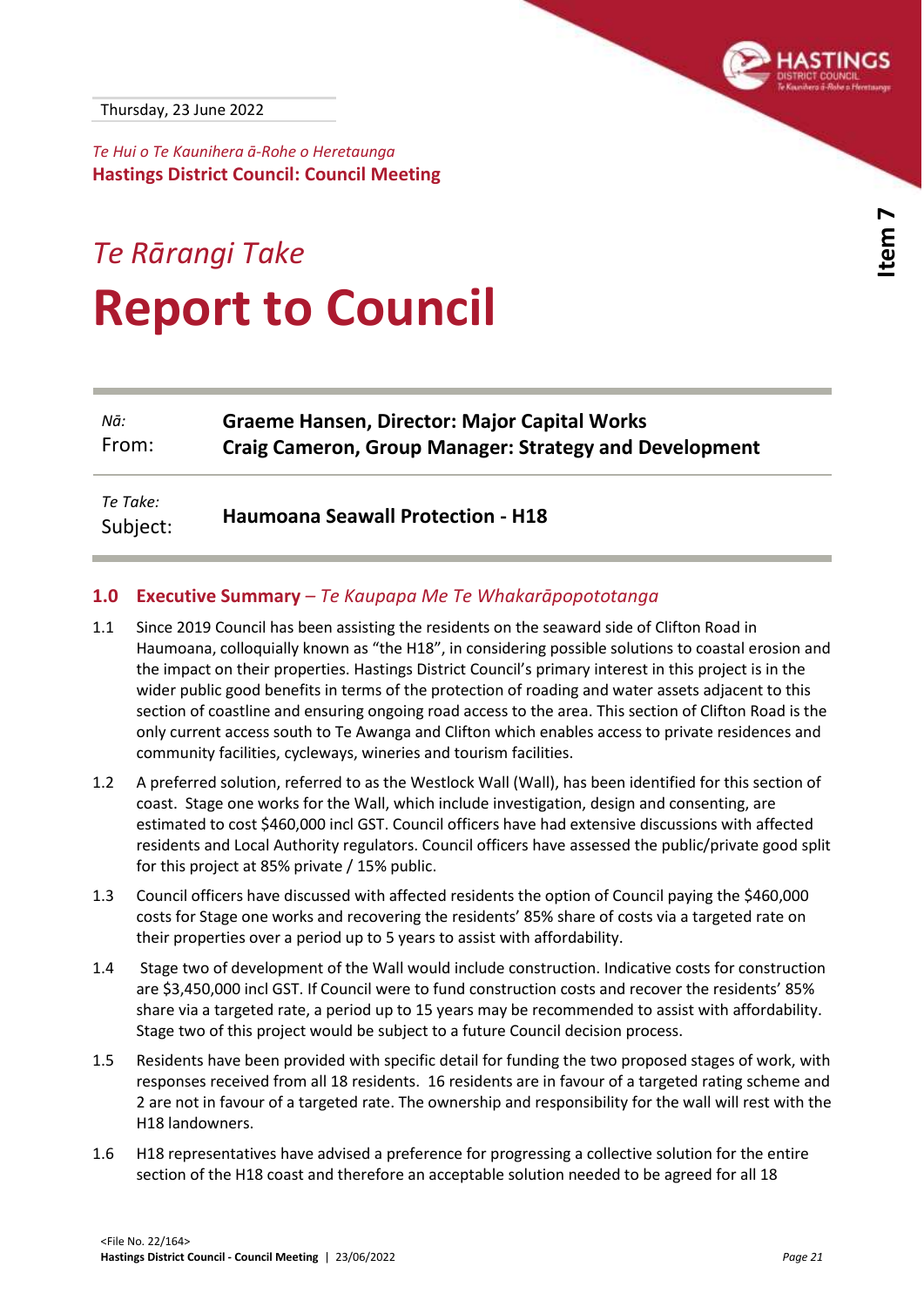properties. Since receipt of the 16 May 2022 resident responses and deadline for this paper, with a need for Council to strike the rates for this project by 30 June 2022, the project has been unsuccessful in achieving a commitment from all 18 residents.

- 1.7 Taking account of this, it is officers' advice that the project is not committed as a new rating scheme in the 2022/23 financial year without unanimous support from the H18 landowners. However Council will continue to support the residents in achieving support from all property owners and progressing a preferred solution to deal with the impact of coastal effects in this area in the future.
- 1.8 Six submissions were received through the 2022/23 Annual Plan submission process, with all submissions being in favour of supporting the H18 project.

# **2.0 Recommendations -** *Ngā Tūtohunga*

- A) That Council receive the report titled Haumoana Seawall Protection H18 dated 23 June 2022.
- B) That the Council;
	- i) Does not support the process of establishing a rating scheme for the H18 Seawall Protection project in the 2022/23 financial year.
	- ii) Continues to support the H18 residents to obtain full support for a preferred solution for this section of coast and would support a future application for this project.

### **3.0 Background** *– Te Horopaki*

- 3.1 Coastal erosion at Haumoana is an ongoing issue. Council and residents have been exploring potential solutions for a number of years. In 2020 the issues of the area were separated into 2 discrete projects, being Cape View Corner and H18 (as 3 of the original 21 properties were included in the Cape View project).
- 3.2 The Cape View corner project at the intersection of East Road protects Hastings District Council infrastructure assets and was completed in 2021.
- 3.3 The H18 project is primarily about protecting the remaining 18 properties on the seaward side of Clifton Road from coastal effects. There are some wider pubic good benefits in terms of the protection of roading and water assets adjacent to this section of coastline.
- 3.4 Hastings District Council, Napier City Council and Hawke's Bay Regional Council have agreed as Parties to enter into a Memorandum of Understanding of Transition (MOT) to facilitate the transition of functions and transfer of assets with respect to coastal hazards adaptation in the Clifton to Tāngoio Coastal area. It is expected the H18 Wall would not be included in this MOT as the Wall will remain in private ownership.
- 3.5 As part of the MOT for the transfer of coastal hazard assets to the Hawke's Bay Regional Council (HBRC) there is an obligation to consult prior to any commitment to new coastal hazard mitigation assets. A letter was sent on 14 April 2022 from Hastings District Council to the HB Regional Council Chief Executive summarising the project detail and journey to this point and advising that this project asset will be owned by the H18 property owners and therefore will not be an asset transferred to HBRC under the MOT. A subsequent letter has been received from HBRC on 9 June 2022 which has confirmed that the H18 project does not fit the transfer requirements of the MOT, which includes any funding or debt arrangements associated with this project.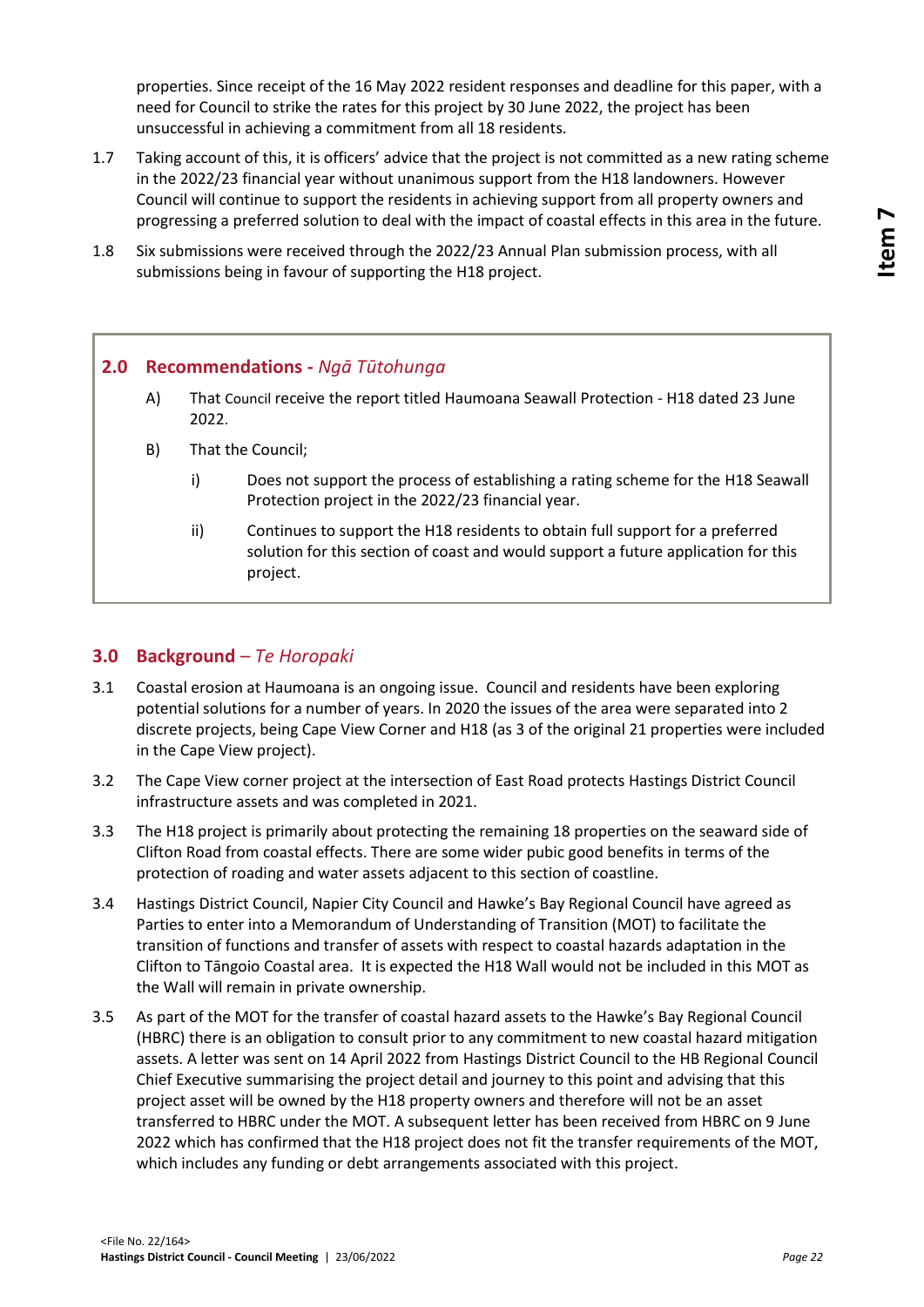#### 3.6 **Progress to date**

The Council ,in conjunction with residents and other agencies, has undertaken the following:

- Design and high level costing report for Westlock Wall option (image below);
- Canvassed support from residents for this option and its funding arrangements;
- Consenting discussions have been held with both Hawke's Bay Regional Council, and internally at Hastings District Council.



#### 3.7 **About the funding of the scheme**

- 3.8 The existing water and stormwater assets in this section of Clifton Road have an asset replacement value of circa \$630k, with remaining asset lives varying between 20 to 50 years. Clifton Road has a replacement value of \$530k for a 450m section of road south of the East Road intersection.
- 3.9 Based on the protection of existing Hastings District Council infrastructure assets in Clifton Road, remaining asset lives and consideration of the long term Coastal Strategy position of Managed Retreat, a public good contribution of 10 – 20% was assessed for this project (this would represent what the wider community contribution would be to the project). This assessment was in line with other projects of a similar nature that have been supported by Council in the past. For the purposes of the financial figures detailed on the notification of election form, 15% has been assessed as the public good contribution.
- 3.10 This leaves the predominant funding contribution (85%) to come from property owners directly benefitting from the seawall protection. The ownership and ongoing responsibility for the protection structure will rest with the H18 landowners.
- 3.11 The project has been split into two stages:
	- **Stage One** investigation, design and consenting (indicative total cost \$460,000 incl gst)
	- **Stage Two** physical construction of the seawall (indicative total cost \$3,450,000 incl gst)

#### **4.0 Discussion** *– Te Matapakitanga*

- 4.1 Letters were sent to the H18 residents on 11 April 2022 seeking support for the proposed scheme, establishment of a rating approach and election of a preferred method of payment for Stage 1 of the project, being the Design and Consenting phase. The options offered were:
	- 1. Elect to pay a contribution of \$21,722 including GST over one year as a targeted rate;
	- 2. Elect to pay a contribution of \$4,754 including GST over a five year term as a targeted rate;
	- 3. To not support paying a targeted rate.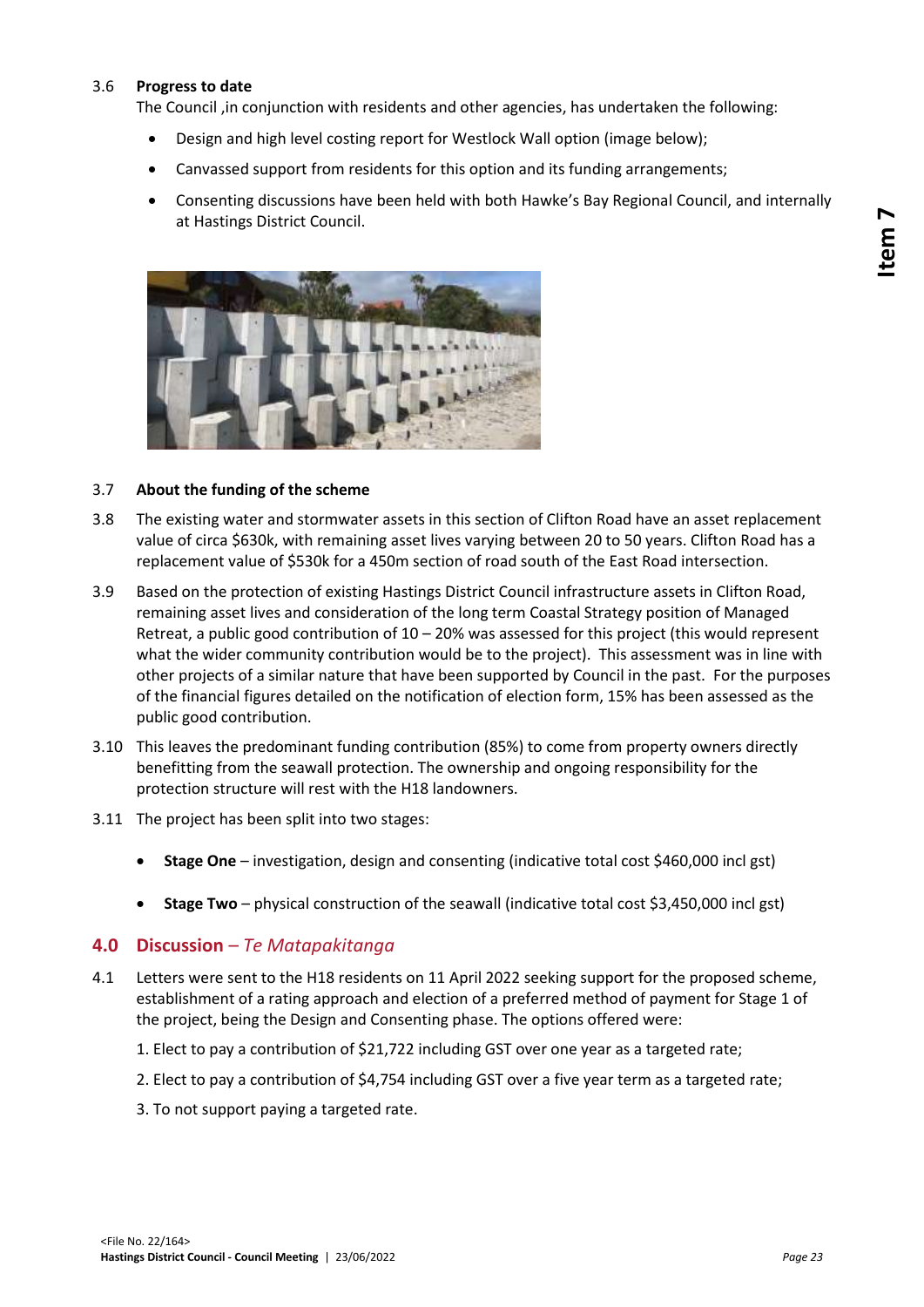- 4.2 The responses received by the closing date of 16 May 2022 are summarised as follows;
	- 1. Pay a contribution over one year 3 properties
	- 2. Pay a contribution over five years 13 properties
	- 3. To not support the targeted rate  $-2$  properties
- 4.3 In summary, 16 properties are supportive of the seawall scheme and are committed to paying the targeted rate as described in the residents' letter of 11 April 2022. Two properties are not supportive of the proposed targeted rating.
- 4.4 Representatives of the H18 residents have been provided with the detail of responses, including the 2 properties not in support of a targeted rate, and advice was sought as to next steps. There was general support for an initiative to commit to the Stage 1: Design and Consent phase covering a project over all properties. Efforts since the 16 May 2022 deadline for responses from the property owners has been focussed on attempting to achieve a position of having all 18 properties committed to the project. Commitment to Stage 2 of the Wall, would be subject to a future decision process.
- 4.5 The 2 properties not supporting the scheme are located in the southern section of the proposed wall alignment but not at the end. This limits the opportunity to exclude these properties due to support from other properties south of their location. Advice was sought from Westlock to the situation of excluding 2 properties from a continuous wall scenario and they advised it would be difficult but not impossible to construct a protection wall excluding these properties. Further advice was sought from our consulting engineers around the consenting and localised design affects, with advice indicating that the costs of excluding and designing around the 2 properties could potentially be more expensive than the continuous wall scenario. The proposed wall alignment is located on private property so requires landowners' approvals for any work to proceed.
- 4.6 Further factors, such as the proposed wall alignment being located on private property requiring landowner permissions, the unknown impacts to design, consenting and construction costs for dealing with gaps in the wall and a need to ensure properties are not negatively impacted, as well as the further funding challenges and the risk of ongoing erosion through the unprotected properties makes this proposition difficult for Council to support.
- 4.7 An option could be pursued to only construct a wall covering the properties north of 2 properties not in support but this option leaves a significant number of properties and HDC assets exposed so is not a preferred option.
- 4.8 The focus of this project, as advised to the H18 landowners throughout this process, and consistent with advice in December 2019 from landowners that a continuous wall, with a collective design and consenting process involving all 18 properties as being the preferred and optimum solution has not been achieved. Without full support and taking account of the risks and challenges described above officers are unable to recommend proceeding with the current status of the project.
- 4.9 Council should however continue to support and work with the H18 landowners to find a solution that can be supported by all properties.
- 4.10 Submissions Received:
- 4.11 Six submissions were received through the 2022/23 Annual Plan submission process, with all submissions being in favour of supporting the H18 project. Comments included :
	- Rating scheme provides viable way forward for landowners.
	- Helps landowners and protects Council assets and coastline.
	- Will encourage further investment in the area.
	- Proposed funding split is fair.
	- Important for protection of community parks, camping, wineries and Cape Kidnappers.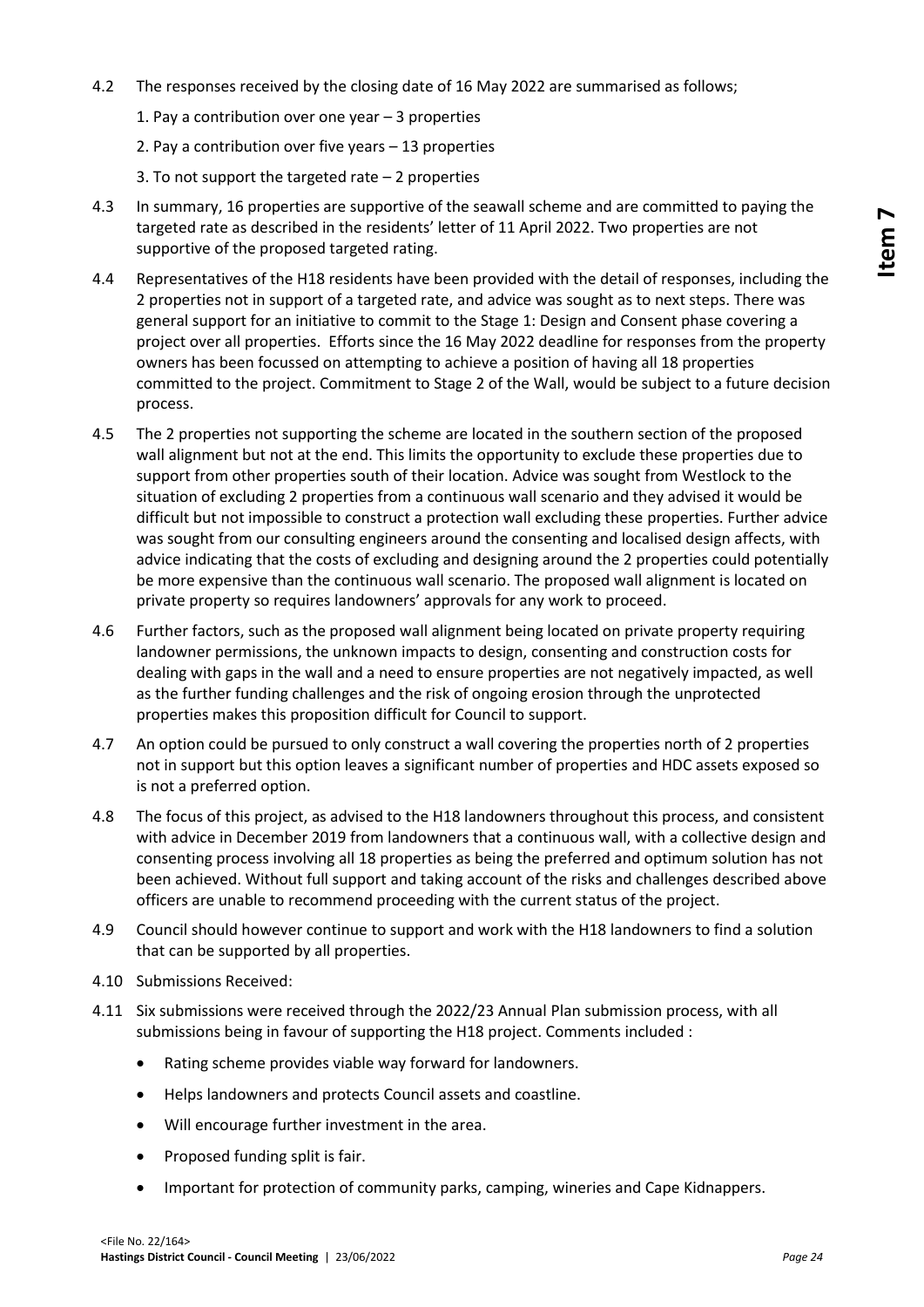## **5.0 Options** *– Ngā Kōwhiringa*

Option One - Recommended Option - Te Kōwhiringa Tuatahi – Te Kōwhiringa Tūtohunga

5.1 Council does not commit to a rating scheme for the H18 project in the 2022/23 financial year on the basis offered in the letter to residents of 11 April 2022, due to the lack of a unanimous commitment of all 18 properties.

Advantages

- Council does not face any risks associated with an incomplete protection structure and provides additional time for a more complete solution to be agreed.
- Council does not expose the general ratepayer to financial risk from unsecured funding for the project.

Disadvantages

- Council forgoes the opportunity to have a higher level of protection for its infrastructure assets.
- 18 dwellings remain at a higher level of risk to the effects of coastal erosion.

#### **6.0 Next steps** *– Te Anga Whakamua*

6.1 Subject to the outcome of this process and further advice from the meeting, discussions will continue with the H18 landowners and representatives as to possible next steps.

#### **Attachments:**

There are no attachments for this report.

# **Summary of Considerations** *- He Whakarāpopoto Whakaarohanga*

#### **Fit with purpose of Local Government** *- E noho hāngai pū ai ki te Rangatōpū-ā-Rohe*

The Council is required to give effect to the purpose of local government as set out in section 10 of the Local Government Act 2002. That purpose is to enable democratic local decision-making and action by (and on behalf of) communities, and to promote the social, economic, environmental, and cultural wellbeing of communities in the present and for the future.

#### [Link to the Council's Community Outcomes](//hdcfp1/data/Infocouncil/Templates/councils-community-outcomes.pdf) *– Ngā Hononga ki Ngā Putanga ā-Hapori*

This proposal promotes the environmental and social wellbeing of communities in the present and for the future by developing infrastructure to mitigate the residential risks of coastal erosion, protect community infrastructure and enable ongoing access to coastal communities.

#### **Māori Impact Statement** *- Te Tauākī Kaupapa Māori*

Mana Whenua will be fully engaged in the design and consent process necessary for the H18 seawall structure, should this proceed.

#### **Sustainability** *- Te Toitūtanga*

Should it proceed, the Wall would utilise best practices design methodologies to help ensure it performs to specification.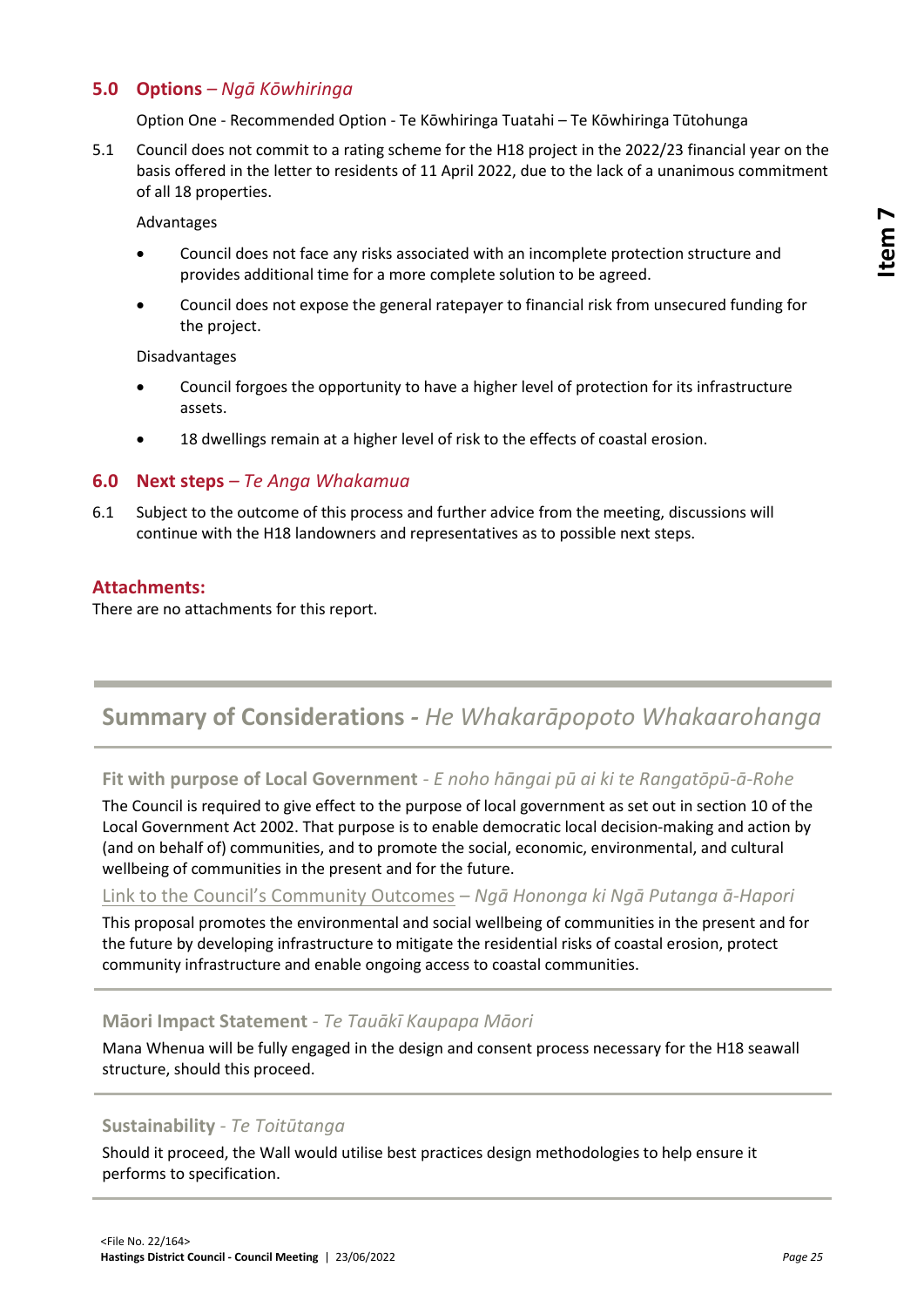# **Financial considerations** *- Ngā Whakaarohanga Ahumoni*

Should this project proceed, the primary funding for this project would come from the H18 residents, with an assessment of 15% of the project value being attributed to HDC, relating to the ongoing protection of roading, water and power assets in the immediate vicinity.

Council's 15% contribution is currently unbudgeted and is being considered in Council Annual Plan Process.

# **Significance and Engagement** *- Te Hiranga me te Tūhonotanga*

This decision/report has been assessed under the Council's Significance and Engagement Policy as being of medium significance. Affected parties have been extensively engaged with.

### **Consultation – internal and/or external** *- Whakawhiti Whakaaro-ā-roto / ā-waho*

Should the project proceed, consultation over a wide range of interested parties will be undertaken as part of the formal design and consenting processes. The consent process is likely to be publicly notified.

**Risks**

Opportunity:<Enter text> :

| REWARD - Te Utu                                                                                                                                                                                                     | $RISK - Te$ Tūraru                                                                                                                             |
|---------------------------------------------------------------------------------------------------------------------------------------------------------------------------------------------------------------------|------------------------------------------------------------------------------------------------------------------------------------------------|
| The project will provide ongoing protection to<br>the immediate area of the project and access<br>south to Te Awanga and Clifton, including<br>community facilities, wineries, cycleways and<br>tourism facilities. | The loss of residential properties, local authority<br>assets of power, water and roading and the only<br>access to the south of the location. |

# **Rural Community Board** *– Te Poari Tuawhenua-ā-Hapori*

Not applicable.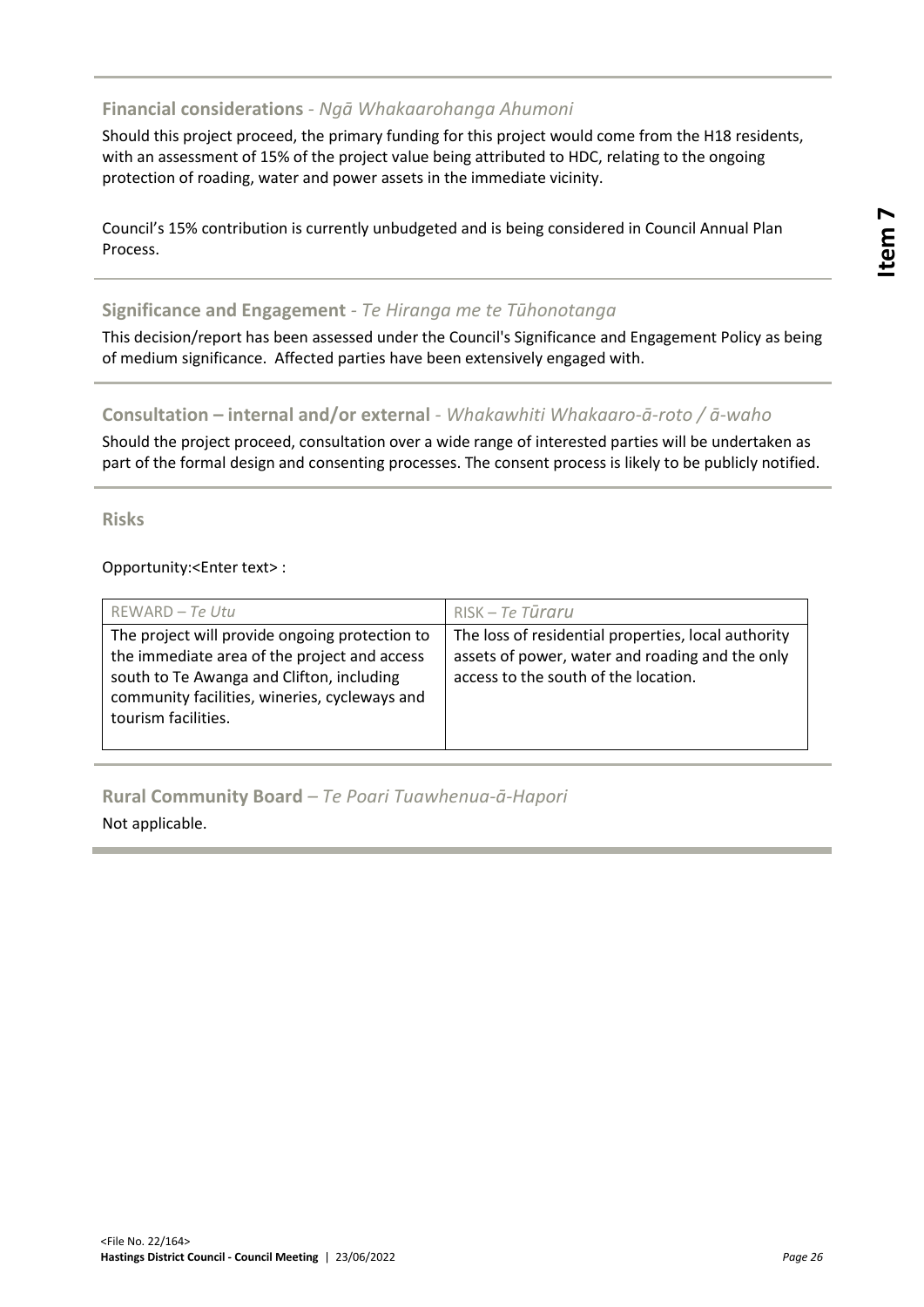<span id="page-26-0"></span>

*Te Hui o Te Kaunihera ā-Rohe o Heretaunga* **Hastings District Council: Council Meeting**

# *Te Rārangi Take* **Report to Council**

| Nā:<br>From:         | Louise Stettner, Manager, Democracy & Governance Services |
|----------------------|-----------------------------------------------------------|
| Te Take:<br>Subject: | <b>Proposed Amendments to Schedule of Meetings</b>        |

## **1.0 Purpose and summary** *- Te Kaupapa Me Te Whakarāpopototanga*

1.1 The purpose of this report is to consider amendments to the schedule of Council and Committee Meetings for the 2022 Meetings Calendar which was originally adopted by Council on 28 October 2021.

This report recommends that the 2022 Meeting Schedule as amended below be adopted.

The Local Government Act 2002, Schedule 7, Clause 19 states:

"*A local authority must hold meetings at the times and places that it appoints".*

*If a local authority adopts a schedule of meetings-*

- *a) The schedule-*
- *i) may cover any future period that the local authority considers appropriate, and*
- *ii) may be amended.*

*Although a local authority must hold the ordinary meetings appointed, it is competent for the authority at a meeting to amend the schedule of dates, times and number of meetings to enable the business of the Council to be managed in an effective way.*

1.2 It is proposed that the meeting schedule be amended as outlined in the recommendations of this report.